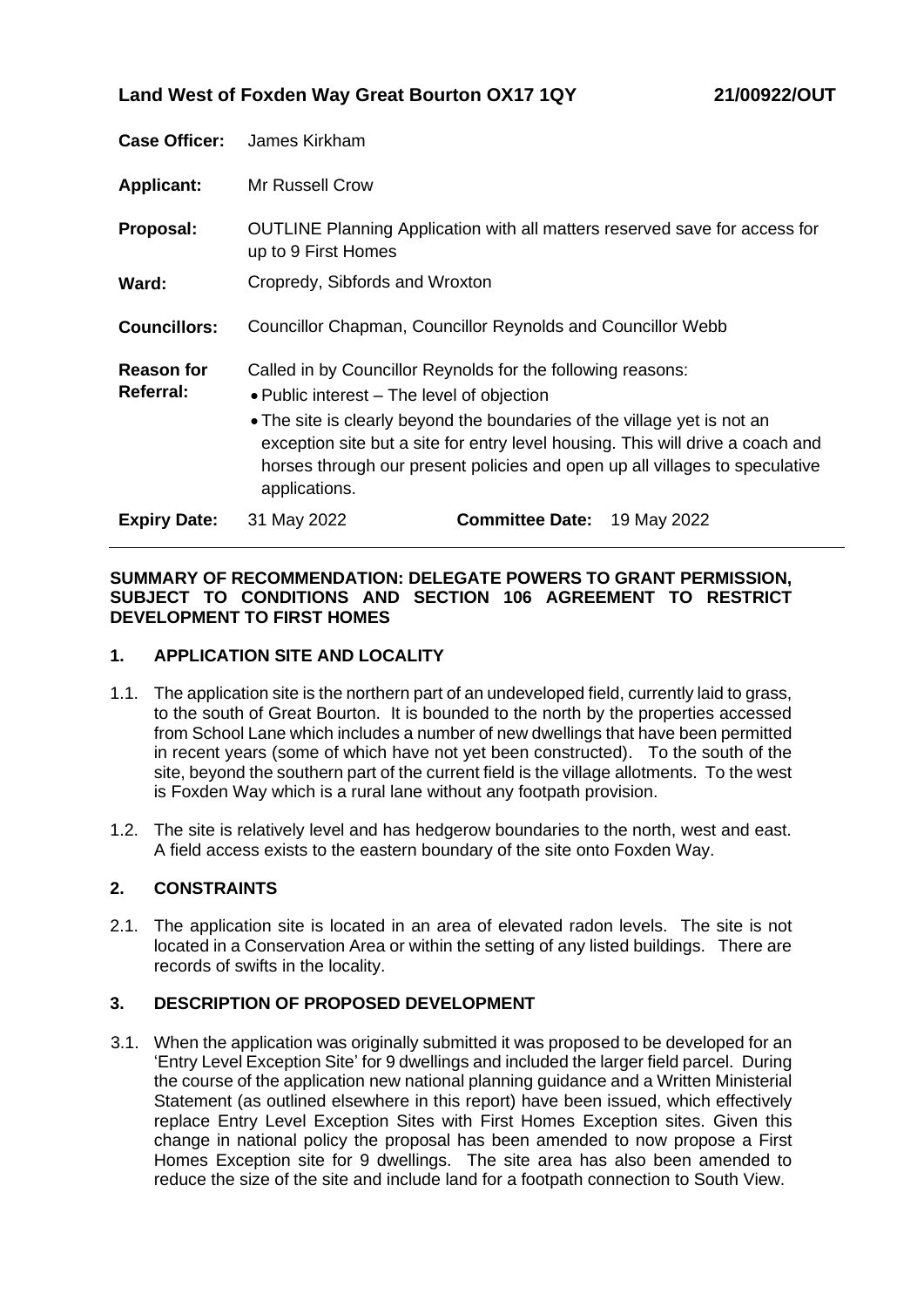- 3.2. The current application is made in outline with all matters reserved except details of the main access to the site from Foxden Way. All other matters such as appearance, scale, layout and landscaping are reserved for future applications. Permission is sought for up to 9 dwellings on the site. These are proposed to be provided as 'First Homes' which are a new form of affordable housing product and should be considered within the definition of 'affordable housing' for planning purposes. They would be secured through a legal agreement. They are a specific tenure of discounted market sale housing. First Homes are discounted market sale units which:
	- a. must be discounted by a minimum of 30% against the market value;
	- b. are sold to a person or persons meeting the First Homes eligibility criteria (see 3.3 below);
	- c. on their first sale, will have a restriction registered on the title at HM Land Registry to ensure this discount (as a percentage of current market value) and certain other restrictions are passed on at each subsequent title transfer; and
	- d. after the discount has been applied, the first sale must be at a price no higher than £250,000.
- 3.3. To be eligible to purchase a First Home a purchaser (or, if a joint purchase, all the purchasers) should be a first-time buyer (as defined in paragraph 6 of schedule 6ZA of the Finance Act 2003 for the purposes of Stamp Duty Relief for first-time buyers). Purchasers of First Homes, whether individuals, couples or group purchasers, should have a combined annual household income not exceeding £80,000 and should have a mortgage or home purchase plan (if required to comply with Islamic law) to fund a minimum of 50% of the discounted purchase price. These national standard eligibility criteria would also apply at all future sales of a First Home as would the 30% market discount. Full details of the siting, size and appearance of the dwellings would be secured at reserved matters stage.
- 3.4. In terms of the access, the main access to the site would be from Foxden Way in a similar position to the existing field access. This would be in the form of a priority junction. A new footpath is also proposed along the western side of Foxden Way to link the proposed site access to the allotments further to the south. It is also proposed to create a new 1.5m wide footpath link to the north west of the site to link the site with the existing footpath in South View.
- 3.5. An indicative site layout has been provided. This shows the provision of 9no. detached dwellings in a linear arrangement facing south over an access road through the site. An attenuation feature is shown to the south of the access. Landscaping is shown further to the south of the access road.

## **4. RELEVANT PLANNING HISTORY**

4.1. The following planning history is considered relevant to the current proposal:

### Land to the west of South Lea (to the north of the development site)

20/01110/F – Erection of two dwellings – Approved (under construction). There are also a number of further applications relating to this site which relate to variations of this consent.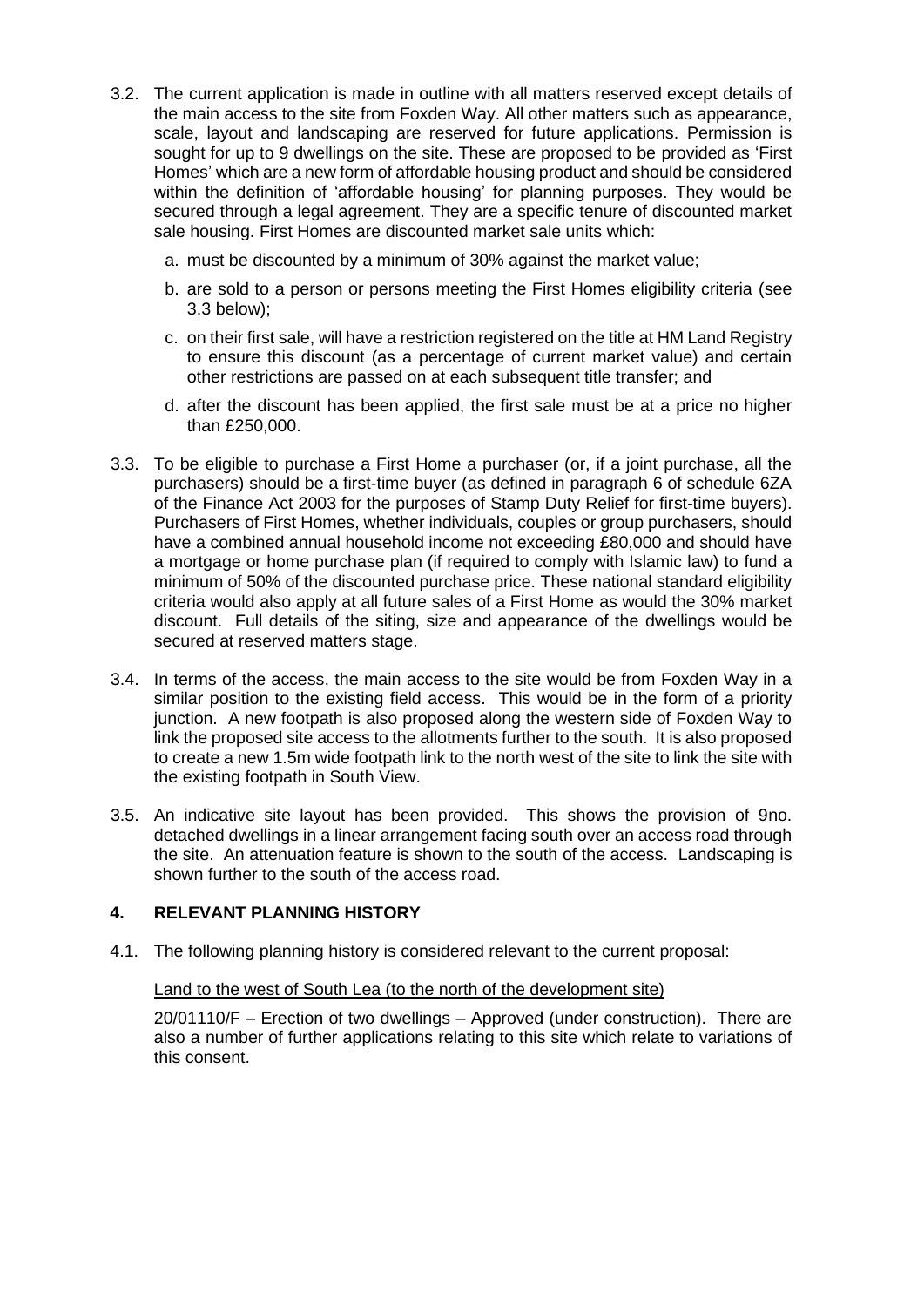## Land to adjoining north west of application site

21/02336/OUT - Outline planning application with all matters reserved except for access and scale for 2 no 1.5 storey dwellings – Approved. Not commenced.

# Land to the north of 21/02336/OUT

19/01806/F – Erection of 3 no dwellings and associated garages – Approved and built. There are also a number of further applications relating to this site which relate to variations of this consent.

# **5. PRE-APPLICATION DISCUSSIONS**

5.1. No pre-application discussions have taken place with regard to this proposal

# **6. RESPONSE TO PUBLICITY**

- 6.1. This application has been publicised by way of a site notice displayed near the site, by advertisement in the local newspaper, and by letters sent to all properties immediately adjoining the application site that the Council has been able to identify from its records (amend as appropriate). The final date for comments was **7 April 2022**. There were 147 objections, 18 submissions of support and 11 comments received.
- 6.2. The comments raised by third parties are summarised as follows:

## **Objections**

- Principle of development Development of a green field site outside of the village boundaries contrary to the Local Plan. The Development Plan, by law, should be the basis for decision making. The First Homes WMS and PPG are not law and do not displace the primacy of the Development Plan.
- Impact on the village The village has already expanded significantly in recent years. The village has already taken its share of new development amounting to more than a 25% increase.
- Sustainability No public transport and very limited services in the village. Residents will therefore be reliant on private cars contrary to the objectives of reducing the need to travel and carbon emissions. Not the right location for affordable housing given limited services and facilities and reliance on private car. Lack of footpaths to the village.
- Visual impact Harm to the rural character and appearance of the area and the valued rural local landscape through the development of the site for housing and new footways.Harmful impact on character of lane and reduction of gap between villages. Harmful intrusion into open countryside. Agree with the landscape officers view that the proposal should be refused. The developer has complained regarding negative comments on the application including the Landscape Officers objections.
- Transport impacts Additional traffic from the development will cause highway safety issues with other vehicles, pedestrians, cyclists and other road users on unsuitable roads which too narrow (single track in many places with limited passing places) and used by walkers. Increase traffic will be a hazard to recreational users of Foxden Way. Traffic calming and road improvements are required. Damage to highways and verges through construction and additional cars. Insufficient parking to serve the development'**.** The supporting Transport Note misleading and makes incorrect assumptions.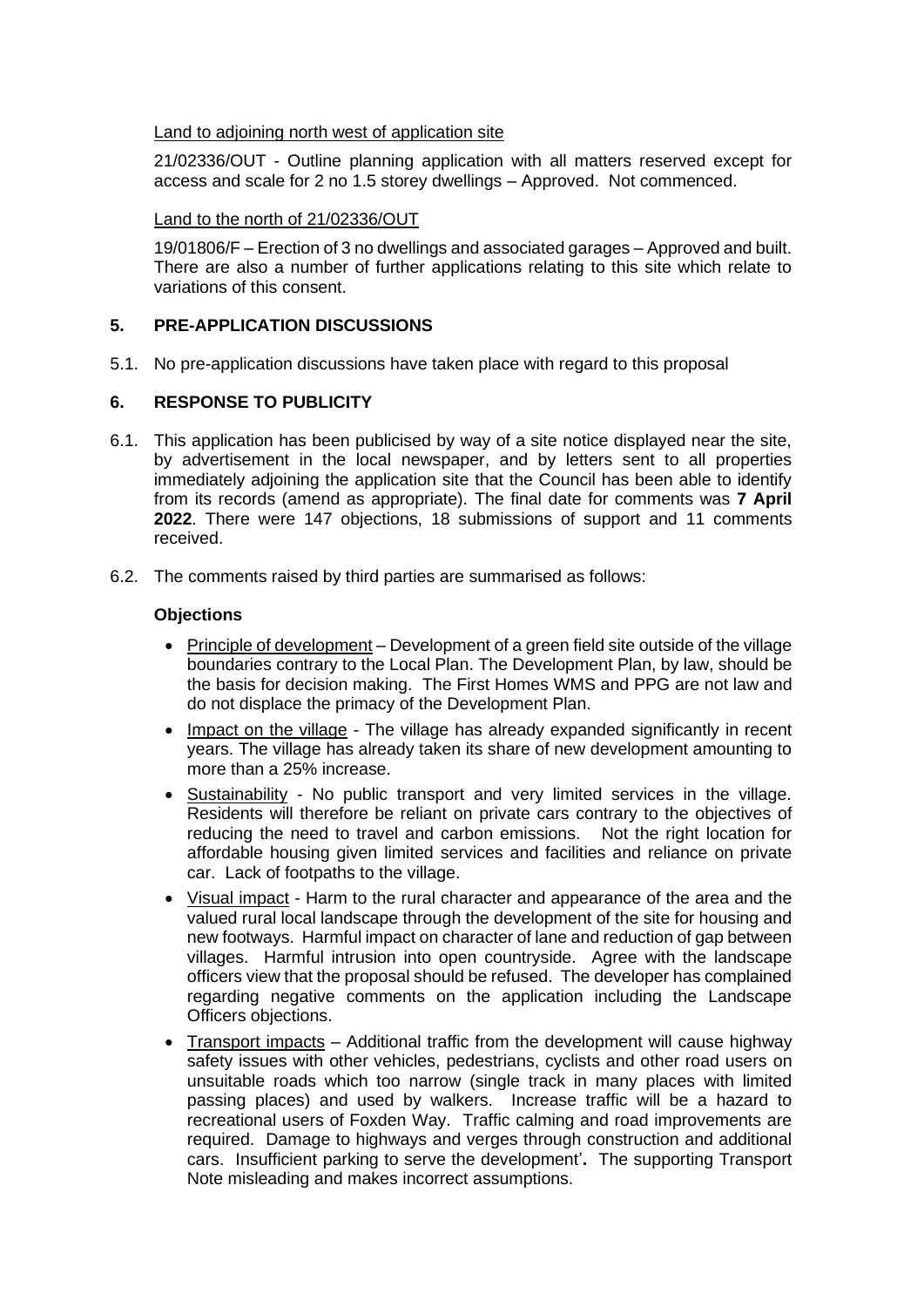- Affordable housing The type of housing proposed does not look 'affordable'**.**  No need for additional housing in the area. No demonstrated need to for more affordable housing in the village and it is being met elsewhere in the district. The Council's housing officer questions the affordability of the dwellings and poor location. Already significant levels of affordable housing built or under development within 1.5m of the site. First Homes will not be affordable to many households. Cherwell's affordability is currently 21<sup>st</sup> most affordable area out of 64 districts in the South East regain and house prices are growing lower than the rest of Oxfordshire.
- Housing tenure The site does not comply with Rural Exception site guidance. Not a suitable location for First Homes. The development will result in more new housing to the south in the future and set a precedent for this. The development will come forward as market housing.
- No need for pavement to allotments
- Loss of habitat and detrimental impact on wildlife.
- Loss of fertile agricultural land.
- Increase in flood risk and drainage problems. The drainage is inadequate and there is already flooding of the ditch. Additional run off with make flooding in Cropredy worse.
- Noise and disturbance during construction.
- Use of on-site treatment plan may result in harm through pollution and do not appear to work as well as is stated. Potential pollution to allotment and watercourses.
- Outline application is not sufficiently detailed. For example scale of houses, appearance, size of the dwellings
- Lack of infrastructure to serve the development including schools, doctors and roads.
- Confusion over the number of houses proposed.
- The developer has a poor track record within the village and has been involved in the adjacent site where development was not built in accordance with the approved plans
- Local opinion is overwhelming opposed to the development.
- The developer has promoted the wider site as part of the review of the Local Plan for 25 market dwellings which demonstrates their intentions. If planning consent is granted for the current development it make the wider development more likely.
- Queries regarding governments commitments to other planning reforms.
- Queries regarding the identity and financial standing of Fernhill Estates and the applicant.
- An orchard or play area would be more appropriate for the site which had previously been considered
- The findings of the YouGov survey submitted by the applicant are not robust.

## **Support**

- Will help meet a need for someone on an average income to buy a house without moving out of the area. They will still be expensive but would be more accessible.
- People in affordable housing can afford a car.
- There is a housing crisis and affordable housing is even more scarce. The application should be supported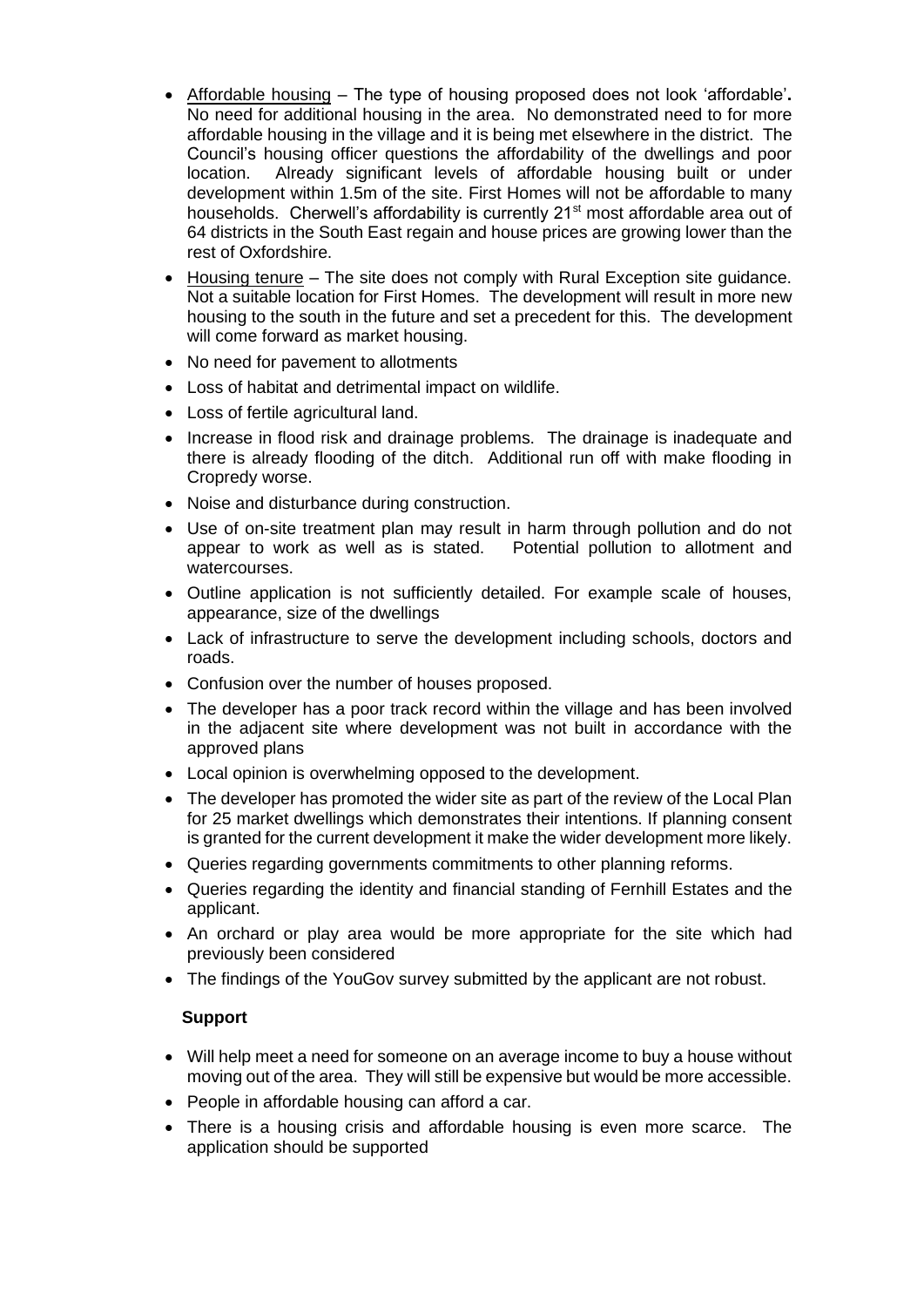- This sort of proposal would allow people to move to the area/stay in the area where they cannot currently afford to buy and provide housing for young people to access the housing market in a rural area.
- Affordable housing would allow the community to thrive and should encouraged. Not all affordable housing should be in urban areas and affordable housing in villages is also required.
- Cannot see any reason for the proposal not to go ahead.
- 6.3. The comments received can be viewed in full on the Council's website, via the online Planning Register.

# **7. RESPONSE TO CONSULTATION**

Below is a summary of the consultation responses received at the time of writing this report. Responses are available to view in full on the Council's website, via the online Planning Register.

## PARISH COUNCIL AND LOCAL COUNCILLORS

- 7.1. THE BOURTONS PARISH COUNCIL: **Objects.** Great Bourton is not the optimum location for First Homes and believe the applicant has provided some misleading comments. The comments from the Parish Council are available in full on the Councils website but are summarised as follows:
- 7.2. Great Bourton is a Category B village with limited transport services with no essential amenities and is therefore not sustainable. The services in Cropredy are too far and the topography challenging so walking and cycling is unlikely. There is a lack of any meaningful public transport and the bookable service is part funded by the parish and so cant be regarded as permeant). There is only free buses to primary school and limited secondary schools. If residents choose other schools they would need to pay for transport. The applicants Transport Note refers to bus services which have been discontinued. The development is contrary to the Development Plan policies for new developments at Category B villages. Future residents would be highly reliant on private car. Therefore, the development would not meet either the carbon footprint optimum or amenities criteria nor would it support a sustainable feature. The proposal would be better placed in a Category A village.
- 7.3. First Homes would be available to applicants across the whole of the Cherwell District so are not necessarily for local residents or those with a connection to the village. It does not comply with Rural Exception Site Guidance. There is sufficient affordable housing already provided in the village. The Parishes housing survey found it would be difficult to find any local residents who would qualify for the housing.
- 7.4. The applicant's reference to a Yougov survey on the need for affordable housing represents less than 0.1% Cherwell's population and is not robust and of no relevance of the application.
- 7.5. The traffic implications are far more serious than the applicant has reported; Foxden Way (the site entrance) is not a 'quiet lane' – it's a narrow lane single track lane with a 60mph speed limit. All other lanes leading to the site are narrow and vehicles have difficulty passing each other and they are unsuitable for any future traffic. The applicant's automatic traffic count (ATC) was undertaken on School Lane and underestimates current traffic flows. The parish have undertaken their own ATC on Foxden Way which shows 1,736 weekly traffic movements on Foxden Way compared to 799 per week on School Lane in the applicant's count. It also shows 3.7% of vehicles speeding in the 30mph. The applicant's forecast traffic movements also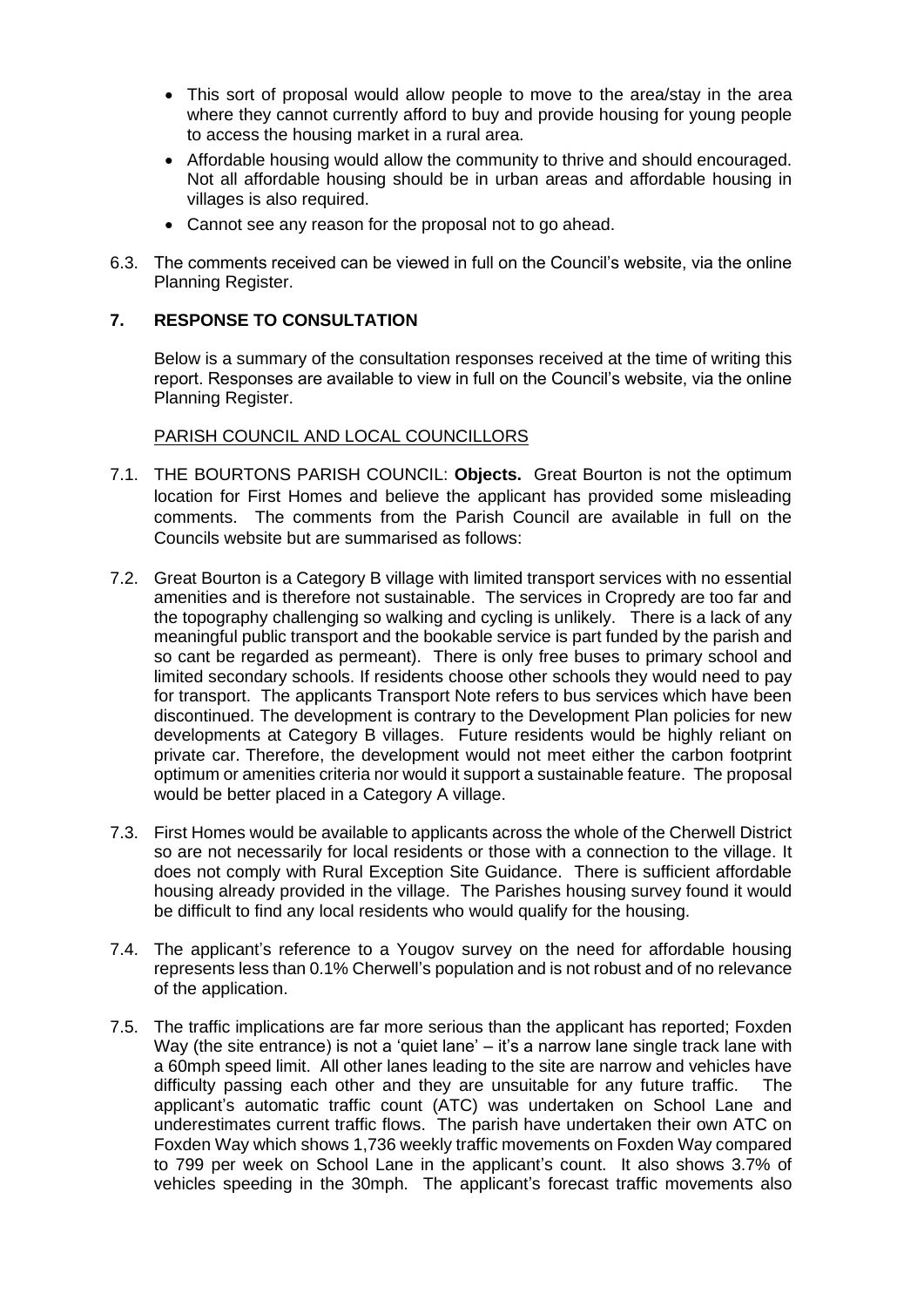underestimate the expected number of trips to and from the site and are drawn from more urban site. The original Highways response objected; however, this has now been withdrawn without adequate information. Construction traffic remains a considerable concern due to the nature of the routes to access the site.

- 7.6. This proposed development is a greenfield site and would seriously impact on the local landscape and intrude into the open countryside. The site is suitable for further agricultural use. The site is adjacent to the greenspace of the allotments. The parish were assured by CDC that the allotments would not be regarded as the boundary of the settlement. The submitted plans bear no relationship to the settlement and the footpath to South View is unlikely to be used by residents or allotment holders.
- 7.7. The provision for foul water and surface water excess is inadequate. The use of an onsite treatment plant would add to flooding in the area by discharging to the ditch. From experience, treatment plans at effective at cleaning water and would attract vermin and the ditch is inadequate. The use of soakaways for surface water is not feasible.
- 7.8. The applicant's references to surveys and statistics are misleading and sometimes inaccurate. For example, the use of the ONS data regarding housing affordability. The applicant highlights that the ratio for Cherwell has moved from 9.4 in 2020 to 10.3 in 2021 which, allowing for rounding, is correct. However, the same ratio was 10.4 in 2019. In fact, the ratio in Cherwell is the second most affordable in Oxfordshire and in the top third of affordability in the South East.
- 7.9. Raise concerns that granting permission for this development could open up development on the rest of the field and possibly surrounding land. The site is being promoted through the Local Plan process. Also states that a higher density of housing may be proposed on the site or market housing.
- 7.10. Bourtons Parish does not currently have a neighbourhood plan in place because they are costly and take a considerable time to formulate. However, [the parish is] in the process of producing a Community Plan which will be devised from the comments from our Community Plan Questionnaire and our feedback from the open events which we are planning. This plan to be the basis on which we shall respond in future not only to the CDC Local Plan but also to respond to exceptional applications of this kind, which challenge the scope and shape of our community.
- 7.11. COUCILLOR GEORGE REYNOLDS: Requests that the application to called in to committee for the following reasons

Public interest. I understand over 50 letters of objection have been sent in and there is concern within the Parish Council.

Planning reasons. The site is clearly beyond the boundaries of the village but is not, as I understand the applicant, being classed as an exception site but a site for entry level housing using new legislation about to be announced… This clearly will drive a coach and horses through our present policies and open up all villages to speculative applications that will lead to ordinary housing once the principles have been established.

- 7.12. COUNCILLLOR PHIL CHAPMAN: Supports Councillor Reynolds' request and further requests a Members Site Visit for the following reasons:
	- The access to this site is difficult. From either Little Bourton which is the closest entrance to Banbury town, via a very narrow road, which is designated 60 mph. The Great Bourton access is through very tight and narrow bends
	- The land seems to have been used successfully for agriculture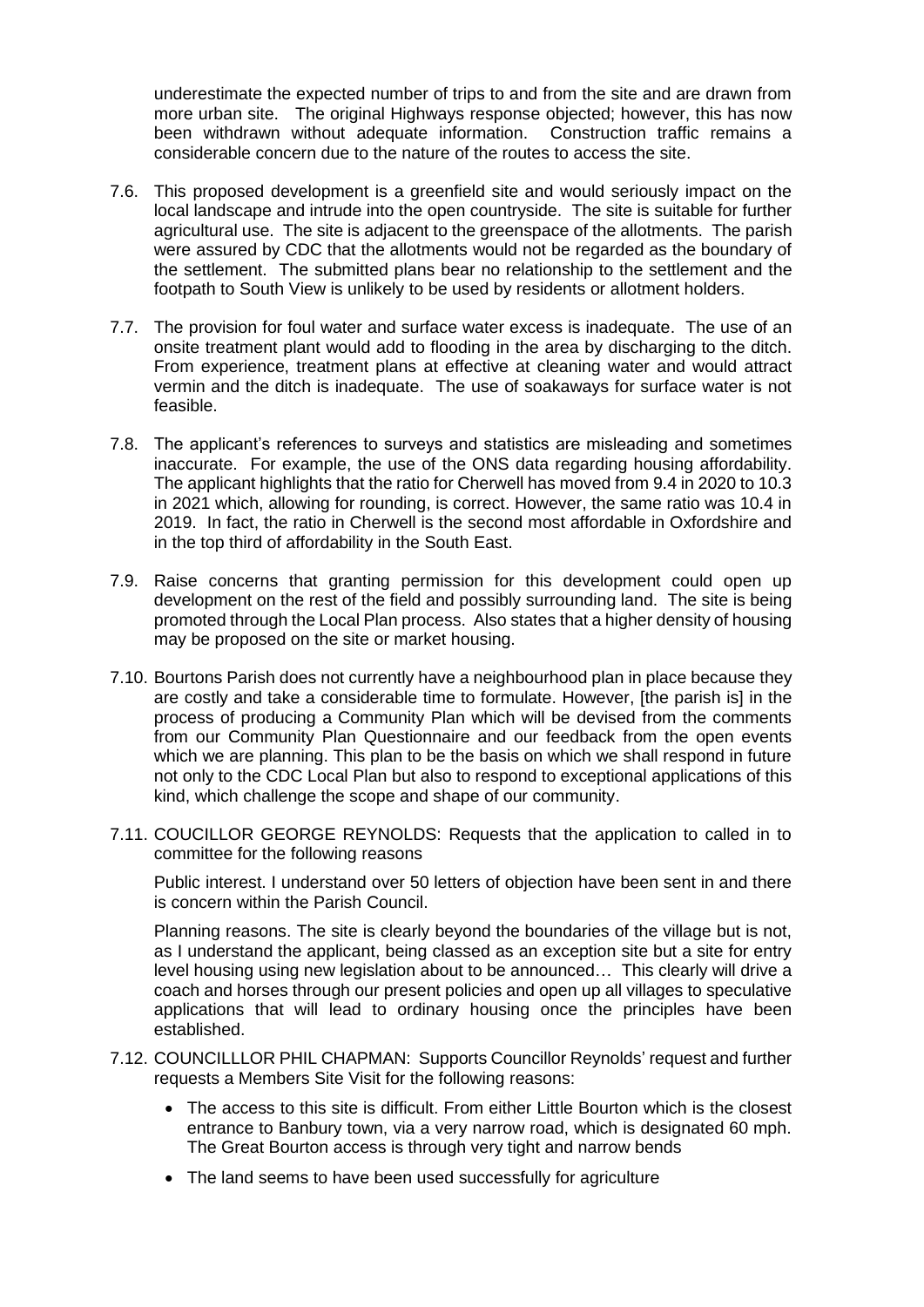- The traffic survey data used is in dispute, 129 movements per week versus 1,763 movements
- There is a need for such housing. This application is the first of its kind for Cherwell so a full evaluation seems required.

### CONSULTEES

- 7.13. CDC STRATEGIC HOUSING: Originally objected to the proposal as an Entry Level Exception site. This included lack of detail on the affordability of the houses proposed, lack of details on the type of affordable housing proposed, lack of detail on how it would meet a district need. It had not been demonstrating how the development would provide an 'entry level' housing option for residents in terms of affordability and therefore it was unclear how it would meant the definition of 'entry level' housing. Also raised a number of other concerns regarding access to services and facilities and design.
- 7.14. *Following the changes to national guidance including the formal introduction of First Homes through the Written Ministerial Statement and changes to the Planning Practice Guidance and the application being revised to constitute First Homes* raises **no objections**. The comments are copied in full below:
- 7.15. *No objection subject to the application meeting all other planning requirements and a S.106 Agreement that secures the developer obligations in terms of provision of First Homes (as defined in National Planning Guidance and local interim guidance) i.e., with the appropriate discount for first and subsequent sales, having regard to local incomes, house prices (affordability) and a capped sale price etc. In addition, we would expect to see the homes built to a quality standard that includes water and energy efficient measures, NDSS size standards for affordable homes, suitable parking provision and accessible standards where possible.*
- 7.16. *The number of dwellings proposed falls below the threshold for affordable housing to be provided under Local Plan Policy BSC3. This scheme is proposed as a First Homes Exception site which is not a Rural Exception Site and therefore, if the properties are developed as First Homes, they would be meeting a wider Cherwell need and not just a local Parish need. Currently, the local connection criteria would not apply to First Homes schemes because Cherwell DC does not have an adopted Local Plan Policy to prescribe this. The approved CDC Interim Policy Guidance Note: First Homes (December 2021) provides clarity on how the National Planning Practice Guidance would be applied in Cherwell District.*
- 7.17. *Although we do have affordable home ownership properties in Cherwell in the form of shared ownership and a limited number of discounted market sale properties (in rural and urban areas), we do not currently have a pipeline of First Homes (as defined in national planning policy and local guidance) in Cherwell. We do not hold a separate register of applications for First Homes but the Help to Buy agent for the area has provided data to show a continuing number of applications and sales under the Help to Buy equity loan scheme and also for shared ownership sales across the district.*

*Background /previous objections* 

7.18. *I set out objections to the original planning application because the information in the application (in 2021) was not clear and it lacked detail to demonstrate how the proposed 'entry-level homes' would be affordable for first and subsequent purchasers having regard to local incomes and house prices or rents; or how they would be allocated, let or managed. There was no indicative affordable housing property type or tenure mix provided with the application and there was a suggestion that 'all types of affordable housing', as defined in NPPF, could be included in the Outline*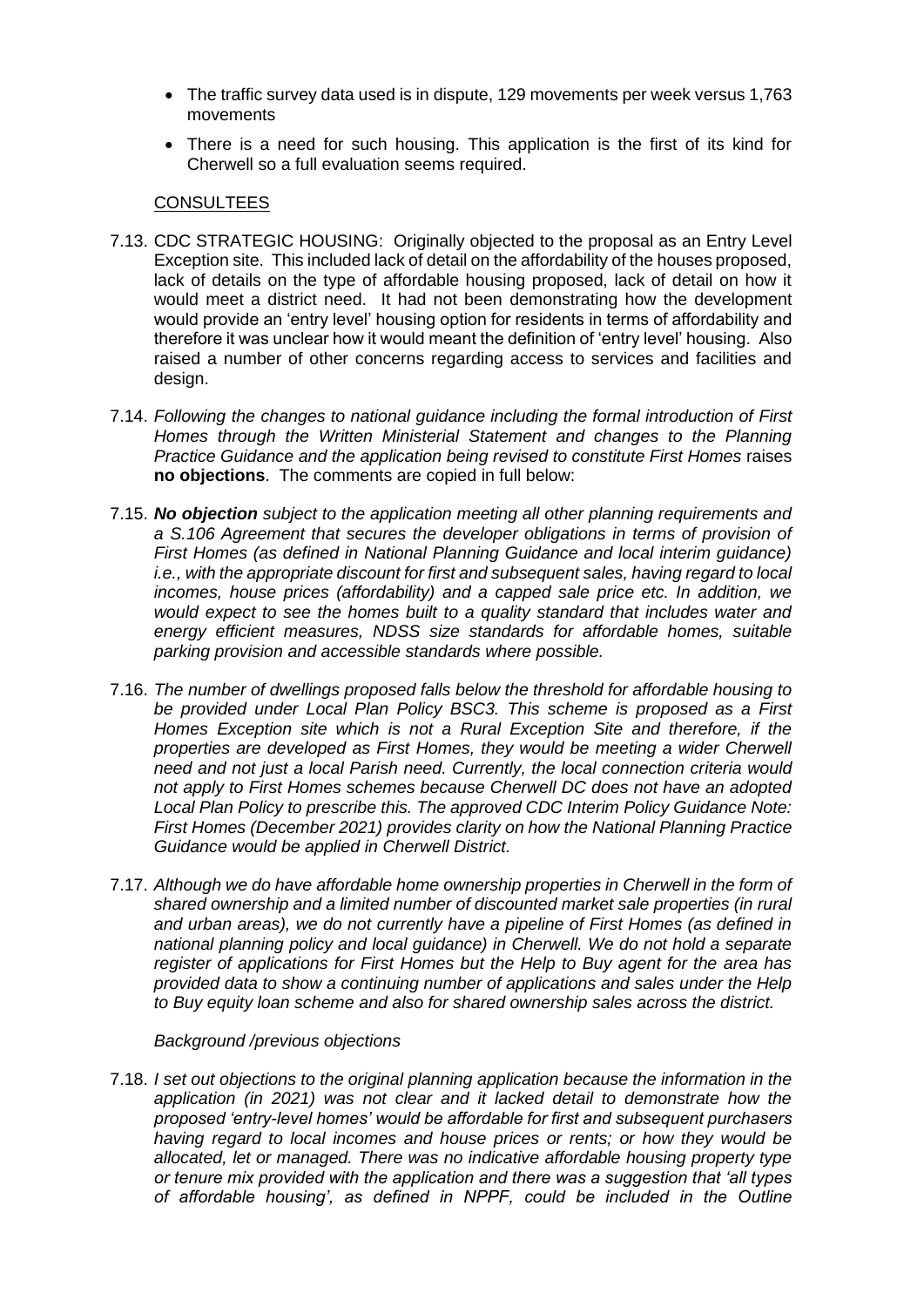*Application S.106 Head of Terms. As stated in my objections, this was very broad and did not help to set out what the scheme was actually going to deliver as part of any future Reserved Matters planning application.* 

- 7.19. *I also objected to the original application because, due to the lack of detail, the application did not adequately demonstrate how it would meet a district need that is not already being provided for across Cherwell, and therefore it was difficult to conclude how the proposals met with Para 71 of NPPF 2019.*
- 7.20. *The applicant has now provided further information and clarity that the proposal is to deliver 9no. First Homes on this site. In addition, national planning guidance has been issued and Cherwell DC has an approved interim guidance on First Homes. This information was not available previously and therefore the additional information has enabled me to review my earlier objections.*
- 7.21. *As you will be aware, First Homes were introduced in June 2021 following an update to the Planning Practice Guidance (PPG) published by the Ministry for Housing, Communities and Local Government (now the Department for Levelling Up, Communities and Local Government).*
- 7.22. *First Homes are a specific tenure of discounted market housing and should be considered within the definition of 'affordable housing'. Detailed definitions of First Homes and eligibility criteria are set out within the PPG and summarised in the Cherwell District Council 'Interim Policy Guidance Note: First Homes (December 2021)'. The note does not set policy per se, but simply provides clarity on how the PPG will be applied within Cherwell. As the note sets out, where First Homes are to be provided, this will meet the wider Cherwell needs (including Great Bourton and other areas across Cherwell) as we do not have an adopted Local Plan Policy which would prescribe a local connection criterion for First Homes. The Guidance Note also includes eligibility for First Homes.*
- 7.23. *As this is an Outline Planning application with matters deferred for consideration as part of a future Reserved Matters Planning application, it will be important to secure the necessary detail on any S.106 Agreement to ensure that the dwellings meet all the requirements of First Homes (including affordability, eligibility, price cap and mechanisms to secure discounts on first and subsequent sales) and affordable housing standards in general.*
- 7.24. *Most of my previous comments and general observations have been addressed by the additional information provided by the developer, in addition to the comments made by other stakeholder consultees, and by the issue of national planning practice guidance and local interim guidance.*
- 7.25. OCC HIGHWAYS: Originally objected to the proposal raising concerns about the delivery of the footpath connection to South View (not in the red line) and pedestrian connectivity, the reliability of the automatic traffic counts, concerns regarding the extent of the visibility splays, servicing arrangements for refuge vehicles, concerns over large construction vehicles using School Lane in Great Bourton and Spring Land in Little Bourton. Requested details to show that Crow Lane and Main Street will be able to accommodate construction vehicles. Also raised concerns regarding the locational sustainability of the village, access to services and facilities and lack of public transport option.
- 7.26. Further to the receipt of additional and amended information raises **no objections** subject to conditions. The vision splays are considered to be acceptable and the swept path analysis should that a refuse vehicle can access and egress the site. The vehicle overrun issue is resolved through the localised widening of Foxden Way at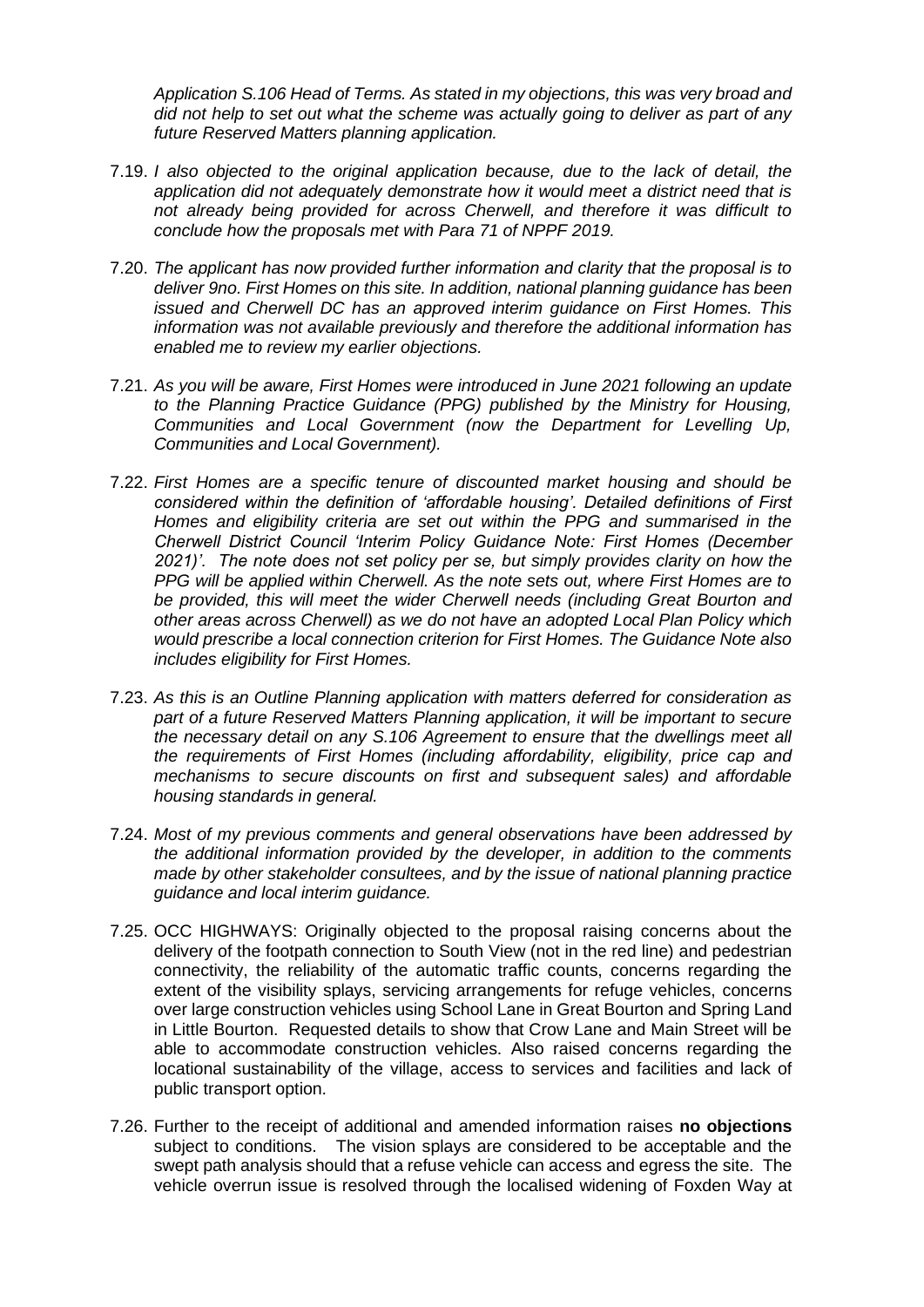the site access. Full details of the construction access can be provided in a Construction Traffic Management Plan. The previous plans made no provision for additional pedestrian infrastructure. The plans now show a 2m [this was corrected with OCC Highways to confirm proposal is for 1.5m] path along Foxden Way to the allotments and an additional pedestrian access to South View. If a 2m width is not achievable, further details should be provided demonstrating the new path isn't bordered by obstacles. Full details of this should be secure through condition and it should be a suitable width and material. The applicant will need to enter into a legal agreement with OCC prior to undertaking any works on the highway.

- 7.27. The proposals are unlikely to have any adverse impact upon the local highway network in traffic and safety terms, OCC therefore does not object to the granting of planning permission, subject to conditions.
- 7.28. CDC LANDSCAPE: **Objects.** The scale of the landscape assessment is suitable for the scale of the development. Object to the proposals on the following grounds:
	- 1. The site is on the periphery of the village and outside the visual boundaries of settlement
	- 2. Hedgerow cover is poor in winter and would result in the proposed development being visible from a number of viewpoints.
	- 3. The layout of the proposal is not in keeping with the village. It is an isolated cluster of dwellings.
	- 4. The houses appear to be executive detached dwellings and not affordable housing. There would therefore be no justification for this being a rural exception site
	- 5. There appears to be no analysis of the site and its surroundings carried out and no attempt to locate properties with the existing village form or the landscape. The D&A statement is totally inadequate.
- 7.29. Continues to object to the amended proposal stating:

The LVA suggested a layout which provided an 'appropriate and sensitive transition between the proposed development and the wider landscape' 'with a positive outward looking approach to the east, south and west' A layout like this was proposed in the D&A statement but has now been abandoned

The layout submitted allows for further dwellings to the south to be built at a later date. These dwellings will have rear gardens backing onto open countryside which is not a positive outward looking approach. Rear gardens with all their domestic additions do not provide for an attractive or sympathetic rural edge. There is nothing in the D&A statement which gives any indication of the design quality of the scheme.

- 7.30. CDC LAND DRAINAGE: **No objection** in principle. The surface water drainage strategy presented by MEC Consulting Development Engineers has been accepted on the basis of an attenuation discharge to an existing ditch in Foxden Way as the ground at the site is not sufficiently porous to allow containment of surface water on the site through soakaways.
- 7.31. CDC ENVIRONMENTAL PROTECTION: **No objections** subject to conditions on a Construction Environmental Management Plan (CEMP), ground investigation and provision of EV charging points.
- 7.32. CDC LEISURE AND RECREATION: **No objections**
- 7.33. OCC ARCHEOLOGY: **No objections.**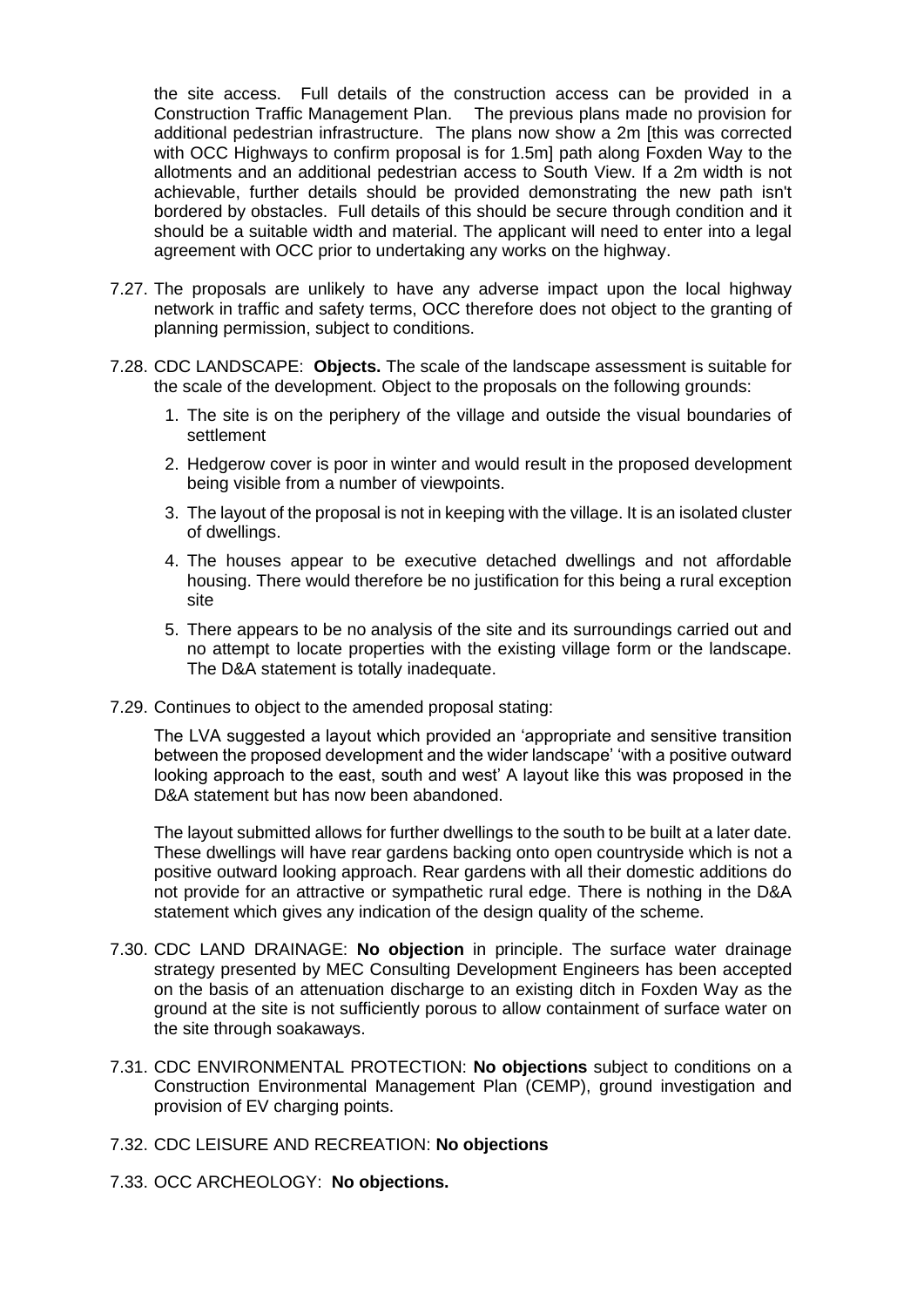- 7.34. CDC ECOLOGY: **No objections.** The site has been surveyed as a poor semiimproved pasture and no protected species were identified on site. The site is likely to support priority species such as hedgehog and the hedgerows will be of value to nesting birds and invertebrates. Whilst the hedgerows would be retained on site they will necessarily be more disturbed which will impact their ecological function. The hedgerow to the North of the site appears to be part of the garden boundaries therefore this is likely to impact its management for wildlife.
- 7.35. A CEMP for biodiversity would need to be conditioned with any permission to ensure retained vegetation, priority species and nesting birds are protected during construction.
- 7.36. The illustrative masterplan shows some landscaping at the Southern edge of the site but this is likely to be used largely for amenity (rather than for biodiversity). The applicant has not submitted a biodiversity impact assessment (BIA) metric which is required to demonstrate that a measurable net gain for biodiversity can be achieved from the development. Whilst the site is relatively small a BIA would assist us in being confident that the development is acceptable in terms of achieving this. CDC currently seeks at least a 10% net gain in habitat units. Usually where a gain is unclear from illustrative plans we would require this up front; however, it appears that the applicant owns land to the south of the site which presumably could be used for habitat enhancement or creation in the event that net gain cannot be achieved on site? On this basis is content for the demonstration of a 10% net gain to be conditioned as part of an overall landscaping and enhancement scheme. If this is an unlikely use of the additional land then we would need this to be demonstrated up front even if in illustrative form to ensure it can be accommodated on site with the number of dwellings proposed.
- 7.37. In addition, we seek enhancements integrated into the buildings and design of the site for wildlife. The Preliminary Ecological Appraisal ('PEA') makes some good suggestions for integrated features and hedgehog highways; recommends, however, that, given local records and that this site is within a swift hotspot, enhancements should include integrated swift bricks (which are also often used by other birds).
- 7.38. CPRE: **Objects.** The village has already contributed its fair share of housing and development is not required. There is no proven or legal need, for entry level homes in the area and other developments are already providing these. Conflict with the Development Plan as outside the village boundary and the loss of agricultural land. Increase in highway safety concerns. The site is not a sustainable location for further housing. 50% of the village objects to the proposal.

# **8. RELEVANT PLANNING POLICY AND GUIDANCE**

- 8.1. Planning law requires that applications for planning permission must be determined in accordance with the development plan unless material considerations indicate otherwise.
- 8.2. The Cherwell Local Plan 2011-2031 Part 1 ('CLP 2015') was formally adopted by Cherwell District Council in July 2015 and provides the strategic planning policy framework for the District to 2031. The CLP 2015 replaced a number of the 'saved' policies of the adopted Cherwell Local Plan 1996 though many of its policies are retained and remain part of the development plan. The relevant planning policies of Cherwell District's statutory Development Plan are set out below:

## CHERWELL LOCAL PLAN 2011 - 2031 PART 1 (CLP 2015)

• PSD1 – Presumption in favour of development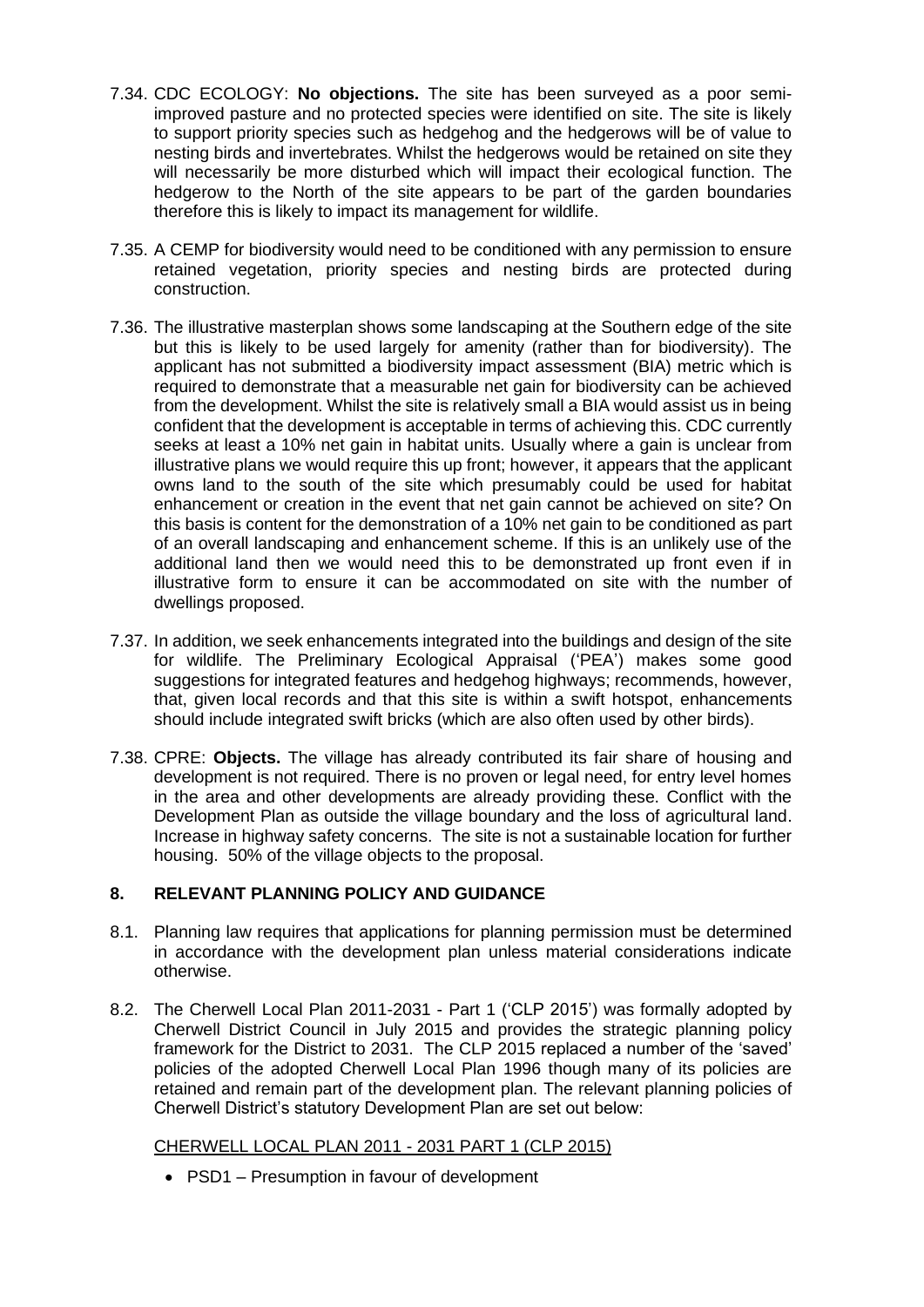- SLE4 Improved Transport and Connections
- BSC1 District Wide Housing Distribution
- BSC2 The Effective and Efficient use of Land
- BSC3 Affordable Housing
- BSC4 Housing Mix
- BSC10 Open Space, Outdoor Sport and Recreation Provision
- BSC11 Local Standards of Provision Outdoor Recreation
- ESD1 Mitigating and Adapting to Climate Change
- ESD6 Sustainable Flood Risk Management
- ESD7 Sustainable Drainage Systems
- ESD10 Protection and Enhancement of Biodiversity and the Natural **Environment**
- ESD13 Local Landscape Protection and Enhancement
- ESD15 The Character of the Built and Historic Environment
- Policy Villages 1 Village Categorisation

## CHERWELL LOCAL PLAN 1996 SAVED POLICIES (CLP 1996)

- C8 Sporadic development in the open countryside
- TR7 Minor Roads
- H18 New dwellings in the open countryside
- C28 Layout, design and external appearance of new development
- C30 Design control
- ENV1 Environmental Pollution
- 8.3. Other Material Planning Considerations
	- National Planning Policy Framework (NPPF)
	- Planning Practice Guidance (PPG)
	- Written Ministerial Statement on First Homes 24<sup>th</sup> May 2021 (Statement UIN HLWS48
	- Cherwell Residential Design Guide SPD
	- Cherwell First Homes Interim Policy Guidance Note

## **9. APPRAISAL**

- 9.1. The key issues for consideration in this case are:
	- Principle of development
	- Design, and impact on the character of the area
	- Residential amenity
	- Ecology impact

## Principle of Development

## *Policy Context*

9.2. Planning law requires that applications for planning permission be determined in accordance with the development plan unless material considerations indicate otherwise. A key material consideration is the National Planning Policy Framework (NPPF) which sets out the Government's planning policy for England. The NPPF is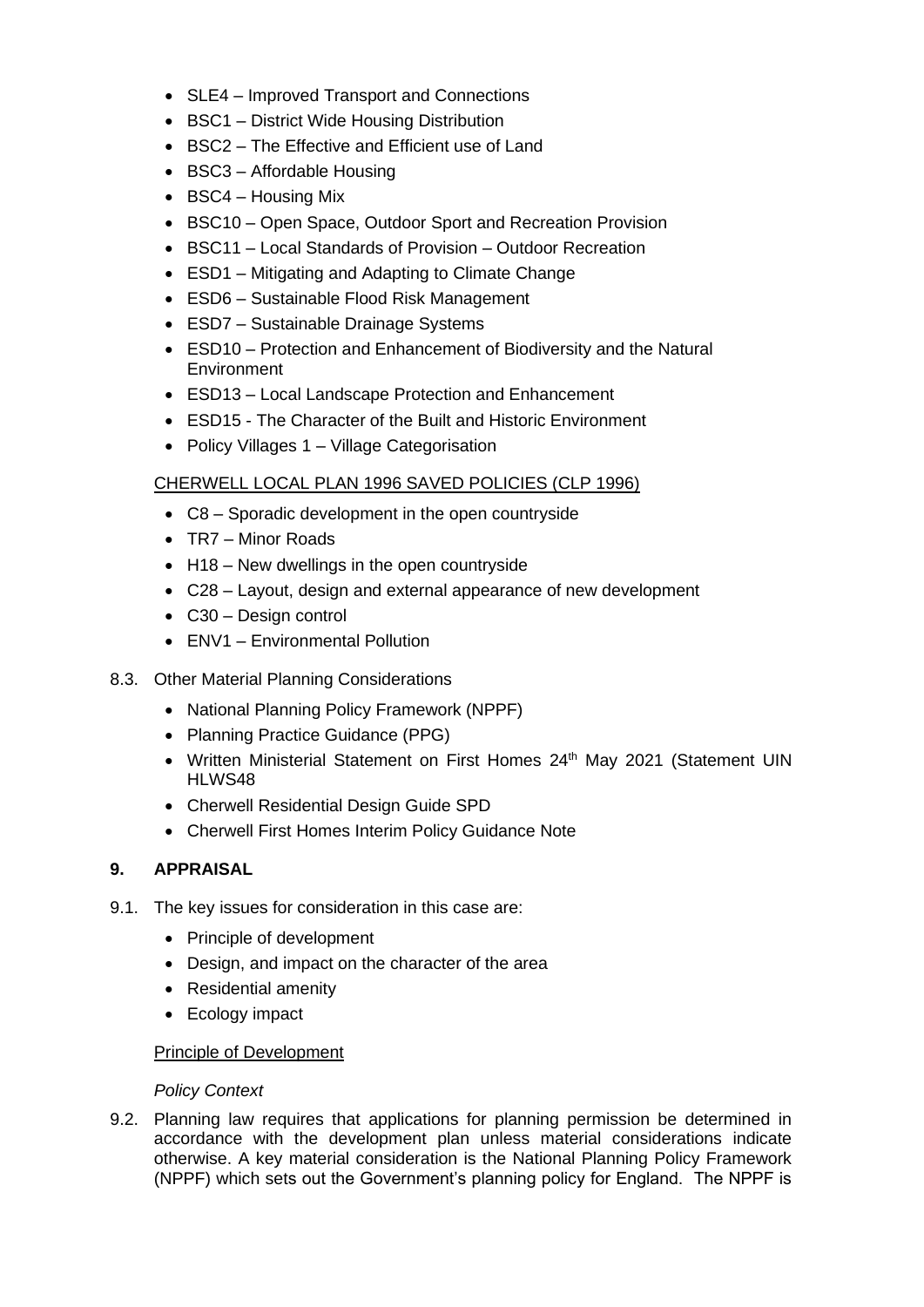supported by Planning Practice Guidance (NPPG) and various Ministerial Statements.

- 9.3. The NPPF explains that the purpose of the planning system is to contribute to the achievement of sustainable development. This is defined as meeting the needs of the present without compromising the ability of future generations to meet their own needs. So that sustainable development is pursued in a positive way, the NPPF includes a 'presumption in favour of sustainable development' (para. 10). Paragraph 11 states that applying the presumption to decision-making means:
	- *approving development proposals that accord with an up-to-date development plan without delay; or*
	- *where there are no relevant development plan policies, or the policies which are most important for determining the application are out-of-date (this includes, for applications involving the provision of housing, situations where the local planning authority cannot demonstrate a five-year supply of deliverable housing sites), granting permission unless:*
		- *i. the application of policies in this Framework that protect areas or assets of particular importance provide a clear reason for refusing the development proposed;*
		- *ii. or any adverse impacts of doing so would significantly and demonstrably outweigh the benefits, when assessed against the policies in this Framework taken as a whole.*
- 9.4. The position in which the most important policies are considered to be out-of-date because of the absence of a five-year housing land supply is often referred to as the 'tilted balance'.
- 9.5. Paragraph 12 advises, '*The presumption in favour of sustainable development does not change the statutory status of the development plan as the starting point for decision making*. *Where a planning application conflicts with an up-to-date development plan (including any neighbourhood plans that form part of the development plan), permission should not usually be granted*. *Local planning authorities may take decisions that depart from an up-to-date development plan, but only if material considerations in a particular case indicate that the plan should not be followed.'*
- 9.6. Section 5 of the NPPF covers the issue of delivering a sufficient supply of homes and states, '*To support the Government's objective of significantly boosting the supply of homes, it is important that a sufficient amount and variety of land can come forward where it is needed, that the needs of groups with specific housing requirements are addressed and that land with permission is developed without unnecessary delay'.*
- 9.7. Paragraph 74 highlights the need for Local Planning Authorities (LPAs) to identify and update annually a supply of specific deliverable sites sufficient to provide a minimum of five years' worth of housing against their housing requirement set out in adopted strategic policies, or against their local housing need where the strategic policies are more than five years old (unless these strategic policies have been reviewed and found not to require updating as in Cherwell's case). The supply of specific deliverable sites should, in addition. include a buffer - 5% in Cherwell's current circumstances (moved forward from later in the plan period).
- 9.8. The Written Ministerial Statement on First Homes dated 24<sup>th</sup> May 2021 (Statement UIN HLWS48) ('WMS') effectively replaces paragraph 72 of the NPPF by replacing 'Entry Level exception sites' policy with a 'First Homes Exception site' policy. It states: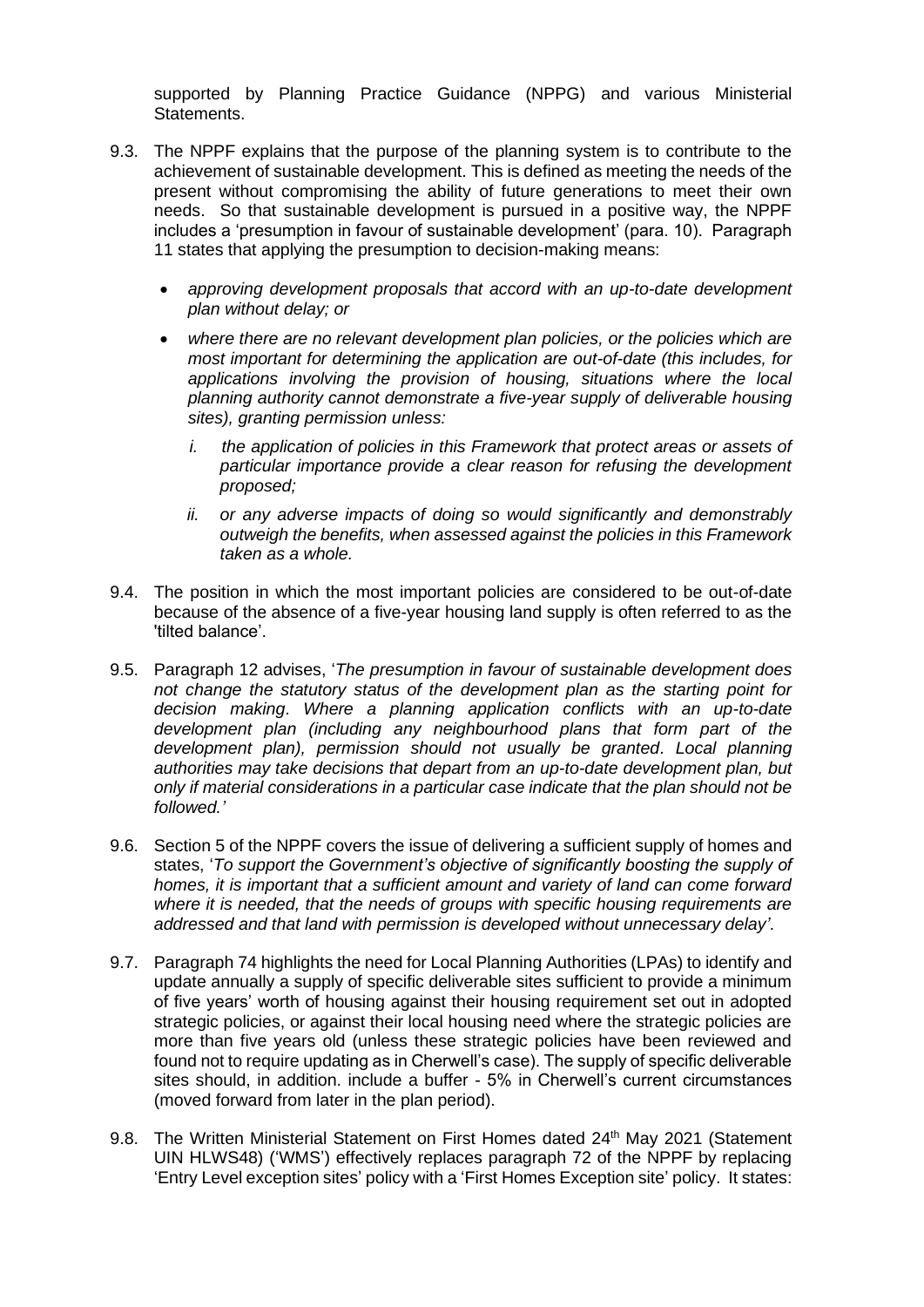*While the Government supports the mechanism of allowing land to come forward outside of the development plan to deliver much-needed homes via exception sites, the entry-level exception site policy has not delivered affordable housing to the extent originally envisaged. Following the consultation, the Government is replacing this policy with a 'First Homes exception sites' policy, in order to encourage First Homesled developments on land that is not currently allocated for housing.*

9.9. It then goes on to outline the policy on First Homes Exception sites which states:

*Local authorities should support the development of these First Homes exception sites, suitable for first-time buyers, unless the need for such homes is already being met within the local authority's area. Local connection criteria may be set where these can be supported by evidence of necessity and will not compromise site viability. First Homes exception sites should be on land which is not already allocated for housing and should:*

*a) comprise First Homes (as defined in this Written Ministerial Statement)*

*b) be adjacent to existing settlements, proportionate in size to them, not compromise the protection given to areas or assets of particular importance in the National Planning Policy Framework (i.e. the areas referred to in footnote 6 of the National Planning Policy Framework. First Homes exception sites should not be permitted in National Parks (or within the Broads Authority), Areas of Outstanding Natural Beauty, land designated as Green Belt, or areas designated as rural under s. 157 of the Housing Act 1985), and comply with any local design policies and standards.*

*A small proportion of market homes may be allowed on the site at the local authority's discretion, for example where essential to enable the delivery of First Homes without grant funding. Also, a small proportion of other affordable homes may be allowed on the sites where there is significant identified local need.*

## *Development Plan*

- 9.10. The Development Plan for this area comprises the adopted Cherwell Local Plan 2011- 2031 ('CLP 2015') and the saved policies of the Cherwell Local Plan 1996 ('CLP 1996').
- 9.11. The CLP 2015 seeks to allocate sufficient land to meet district-wide housing needs. The Plan states, '*The most sustainable locations for growth in the District are considered to be Banbury, Bicester and the larger villages as identified in Policies Villages 1 and Villages 2 as these settlements have a range of services and facilities, reducing the need to travel by car'*.
- 9.12. Policy BSC1 states that Cherwell District will deliver a wide choice of high quality homes by providing for 22,840 additional dwellings between 1 April 2011 and 31 March 2031. Paragraph E.10 of the Plan states, '*Housing delivery will be monitored to ensure that the projected housing delivery is achieved. The District is required by the NPPF and the NPPG (to maintain a continuous five year supply of deliverable (available, suitable and achievable) sites as well as meeting its overall housing requirement*'.
- 9.13. Cherwell's five-year housing land supply position was reviewed in the 2021 Annual Monitoring Report (AMR). Despite a strong record of delivery since 2015, the AMR presents a 3.5 years supply position for the period 2022-2027. An additional 2,255 homes would need to be shown to be deliverable within the current 2022-2027 fiveyear period to achieve a five-year supply as required by the NPPF.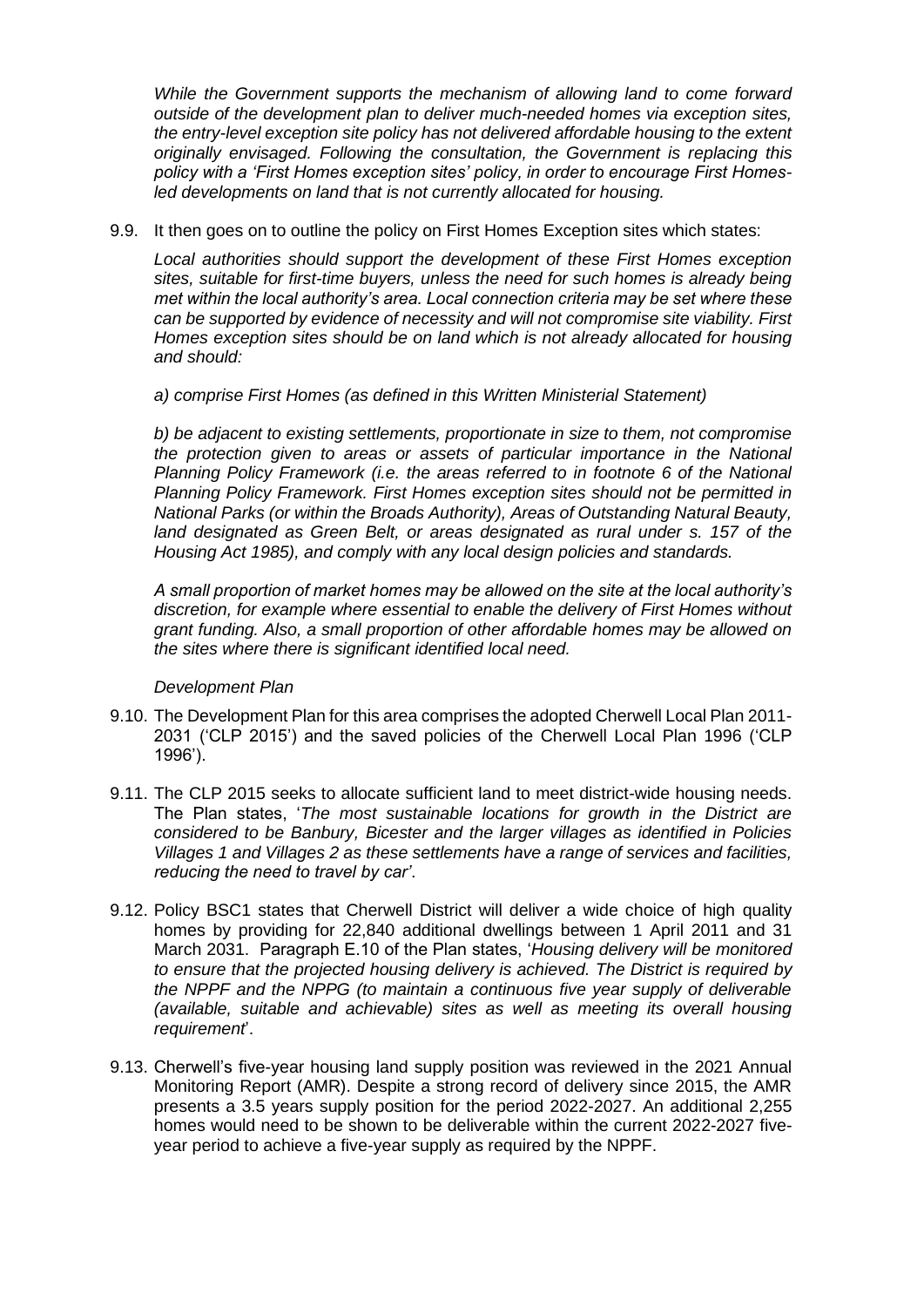- 9.14. Paragraph E.19 of the Local Plan states, "*If the supply of deliverable housing land drops to five years or below and where the Council is unable to rectify this within the next monitoring year there may be a need for the early release of sites identified within this strategy or the release of additional land. This will be informed by annual reviews of the Strategic Housing Land Availability".*
- 9.15. The Council's latest assessment of housing land availability is its 'HELAA' published in 2018. This is a technical rather than a policy document but provides assessments of potentially deliverable or developable sites; principally to inform plan-making. The application site forms part of a larger site (site HELAA102) which was not considered to be suitable or achievable for housing and states:

*Greenfield site outside the built*‐*up limits. Great Bourton is a Category B village in the adopted Local Plan Part 1 (satellite village). The adopted Cherwell Local Plan does not direct additional development (10 or more dwellings or small scale employment) at Category B villages other than extensions to existing employment sites. The northernmost part of the site lies within an Archaeological Constraint Priority Area. The site is considered to be unsuitable for development as it would extend development into the countryside impacting on the rural approach to the village. With regard to assisting Oxford with its unmet housing need, Great Bourton lies outside Areas of Search A and B. (2018 HELAA, Appendix 4)*

- 9.16. Policy Villages 1 of the CLP 2015 provides a framework for housing development in the rural areas of the district and groups villages into three separate categories (A, B and C). The categorisation of villages was informed by a defined range of sustainability criteria (CLP 2015 para C.255). Great Bourton is a Category B village and is therefore considered to be a 'satellite village' and is located close to Cropredy which has a wider range of services and facilities and is a Category A settlement.
- 9.17. Policy Villages 3 relates to Rural Exception Sites. It provides support for a different form of Exception Site to what is being proposed under the current application and therefore Policy Villages 3 is not directly relevant to the assessment of this application. First Home Exception sites were not within national policy when the current Development Plan was adopted.
- 9.18. Saved Policy H18 of the CLP 1996 seeks to restrict new dwellings outside the built up limits of villages except in a specific number of cases none of which are relevant to the current application.

### *Assessment*

- 9.19. As outlined above the site is located at Great Bourton, which is a Category B village. In these villages Policy Villages 1 seeks to limit the amount of development and allows for infill, conversion and 'acceptable minor development' within the built up limits of the village. When considering whether minor development (normally below 10 dwellings) would be acceptable paragraph C.262 states that regard will be given to the following criteria:
	- the size of the village and the level of service provision
	- the site's context within the existing built environment
	- whether it is in keeping with the character and form of the village
	- its local landscape setting
	- careful consideration of the appropriate scale of development, particularly
- 9.20. Given its undeveloped nature and its relationship with the existing built form of the village, the site is not considered to be located 'within the built up limits' of the village and instead to be in the open countryside for planning purposes.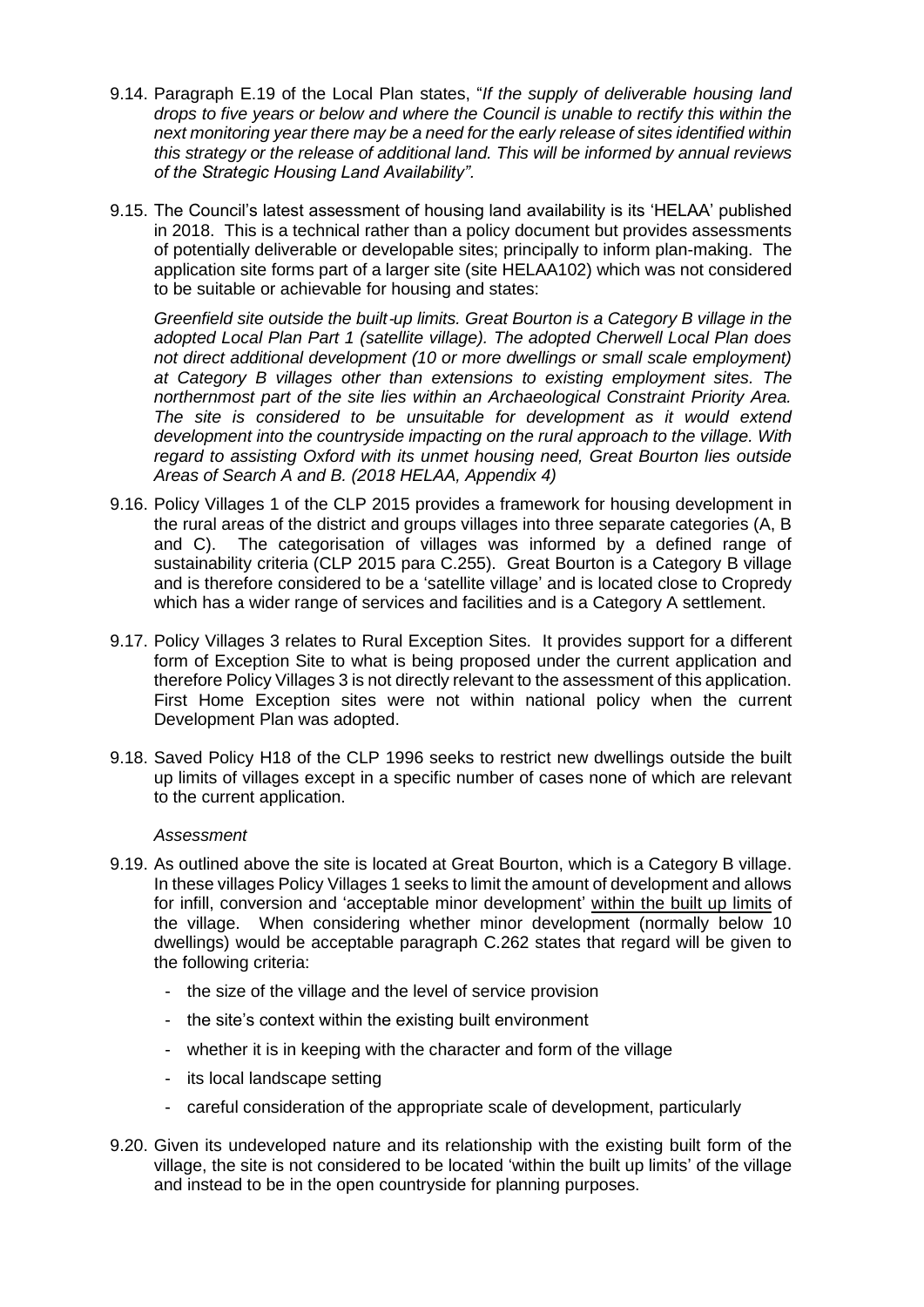- 9.21. The proposal would therefore not be in accordance with the distribution of housing the Development Plan seeks to achieve under the aforementioned polices and is therefore considered to be contrary to Development Plan when considered as a whole.
- 9.22. The law requires planning applications to be determined in accordance with the Development Plan unless material considerations indicate otherwise.
- 9.23. It is therefore necessary to consider whether there are other material considerations which outweigh the conflict with the Development Plan. In this case it is important to have regards to the fact that the Council cannot demonstrate a 5 year land supply so the policies guiding the provision of new housing are considered to be out of date and carry reduced weight in assessing planning applications – however, that is not to say they are irrelevant. Given the absence of the 5 year land supply the 'tilted balance' is engaged under paragraph 11 of the NPPF which states that planning should be granted unless any adverse impacts of doing so would significantly and demonstrably outweigh the benefits, when assessed against the policies in this Framework taken as a whole.
- 9.24. A very significant further material consideration in this case is that the site is being proposed as a First Homes Exception Site. The WMS provides clear support for these and states that local planning authorities should support First Homes Exception sites, unless the need for such homes is already being met within the local authority's area, to support the government's objective of widening opportunities for home ownership. This matter therefore is considered to carry significant weight in favour of the proposal.
- 9.25. It is important to note that when looking at First Homes Exception Sites the WMS makes it clear that it relates to the needs across the whole of the local authority's geographical area (i.e. the whole of Cherwell). It does not relate to the needs of the parish in which it is located or neighbouring parishes as may be the case when looking at other types of exception site such as 'Rural Exception sites' where there is a requirement to demonstrate a need at a more local level. The Parish Council has independently undertaken its own housing needs survey for the parish; however, this is of limited relevance to a First Homes Exception site where the needs are considered across the *whole district* not just at a parish level.
- 9.26. In relation to the needs for this type of housing, the Council's Strategic Housing Officer has stated that although the Council does have affordable home ownership properties in Cherwell in the form of shared ownership and a limited number of discounted market sale properties (in rural and urban areas), there is currently no pipeline of First Homes (as defined in national planning policy and local guidance) in Cherwell. The First Homes product is new and the Council does not hold a separate register of applications for First Homes but the Strategic Housing Officer has stated that the Help to Buy agent for the area has provided data to show a continuing number of applications and sales under the Help to Buy equity loan scheme and also for shared ownership sales across the district which indicates there is a continuing need for this type of housing across the district. The applicant has also referred to the latest released information on Housing Affordability from the Office of National Statistics which shows the average (median) house price (£330,000) to average earnings (£32,086) ratio for Cherwell District has risen from 9.4 in 2020 to 10.28 in 2021 which does demonstrate that housing affordability is challenging in Cherwell.
- 9.27. Whilst the parish and other residents' comments are noted that this may be lower than some of other local authorities in the locality and wider south east, this reflects problems in housing affordability across the south-east. Overall, based on the limited information available at the current time, it is considered there is a need for lower cost market housing in the district.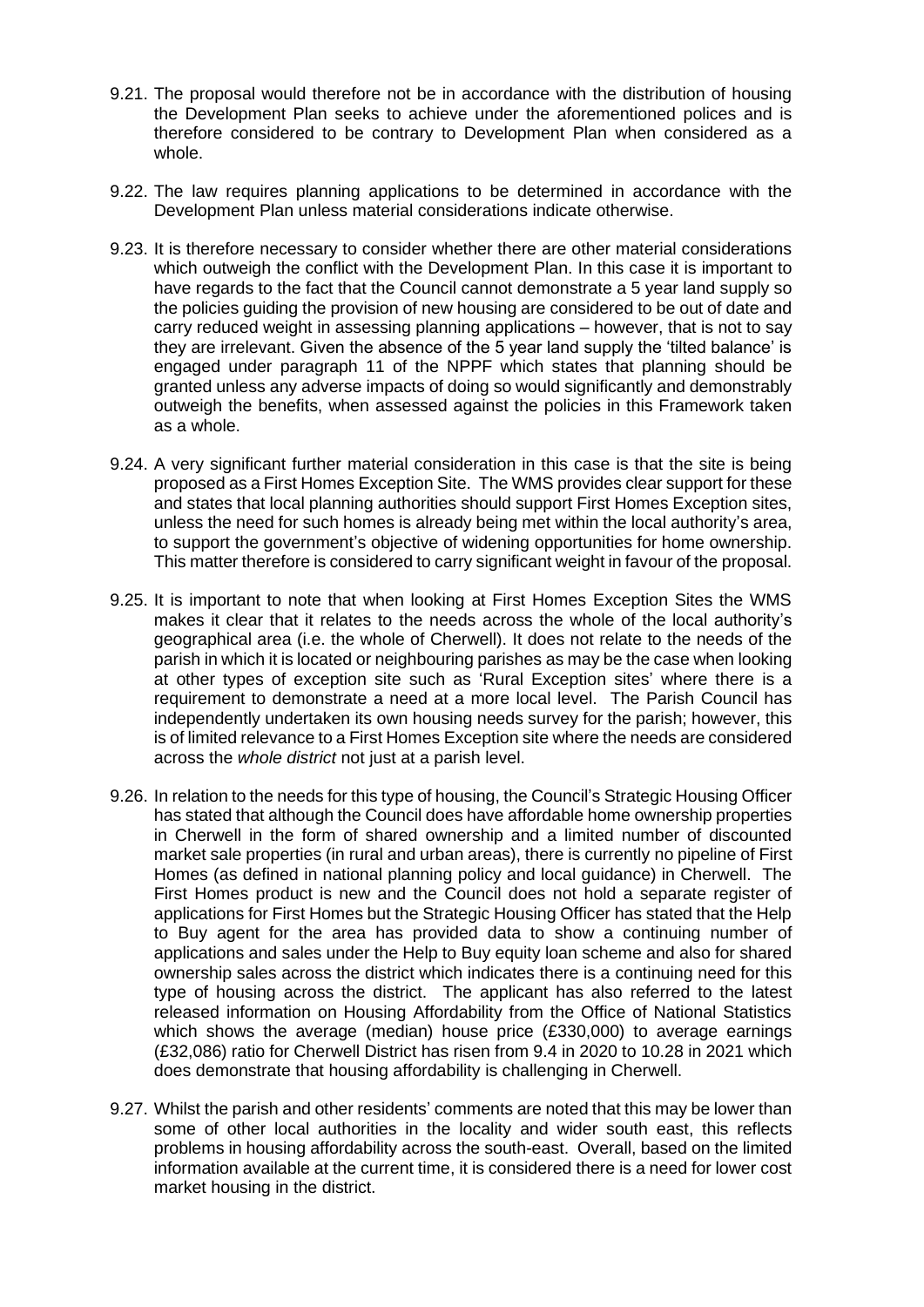- 9.28. Furthermore, in order to qualify to be considered as a First Homes Exception the application site must not be allocated for housing in the Development Plan and must be located adjacent to an existing settlement. Both of these criteria are met in this case with the site not being allocated and adjoining the built form of the village. The site must also not compromise the protection given to assets of particular importance as defined by the NPPF (Footnote 7 of the NPPF), none of which are relevant in the current case.
- 9.29. The WMS also states that development of First Homes Exception sites should be proportionate to the size of the existing settlement. The WMS and the PPG do not provide a definition of 'proportionate' and state this will vary depending on local circumstances and is therefore essentially down to planning judgement. However, it is noted that prior to the issuing of the WMS the NPPF used to define 'proportionate' (in relation to the former entry level exception site policy) as being no larger than one hectare in size or exceeding 5% of the size of the existing settlement. In this case the site is approximately 0.6ha in size and there are approximately 200 properties in Great Bourton for which the 9 dwellings would account for an approximate 5% of the size of the existing settlement. It would therefore comply with the earlier definition contained within the NPPF. It is also relevant to consider that Policy Villages 1 allows for minor development in Category B villages which may include developments of up to 10 dwellings albeit this is subject to the considerations outlined above.
- 9.30. The sustainability of the settlement itself is also an important consideration. In this case the village has a public house, community hall, childrens play area and church. It has a very limited bus service (1 bus on a Saturday and an agility bookable service available on Tuesdays and Thursdays) which would be of very limited use to residents for day to day needs. Cropredy is located approximately 1km to the east and there is a footpath adjacent to the road linking the villages. Cropredy includes a wider range of services including a school, small shop and a GP surgery. Banbury is also approximately 2 miles to the south of the site which has a wider range of services, facilities and employment opportunities and this proximity would likely reduce the length of car journeys to access services and facilities. Overall, it is considered that whilst some limited services would be available to residents on foot, given the distance and nature of routes, residents of the site are likely to be highly dependent on private cars to meet their day to day needs, which weigh against the proposal albeit the village is more conveniently located than many villages in the rural areas.
- 9.31. The WMS also makes it clear that First Homes Exception Sites must also comply with any local design policies and standards an assessment of which is outlined elsewhere in this report

## *Conclusion*

9.32. Overall, exception sites by their very nature are an 'exception' to normal planning policy and therefore are highly likely to be in some conflict with the Council's housing strategy and this must be borne in mind when assessing the application. Subject to other material considerations, taking all these matters together, Officers consider that in the absence of a 5 year land supply, the support offered by the WMS to First Homes Exception sites, the scale of the development in proportion to the village and having regard to the villages relatively close relationship with Cropredy and Banbury, that the conflict with the Development Plan and the reliance of private car in this case is outweighed by other material considerations and the provision of up to 9 First Homes can be supported at Great Bourton.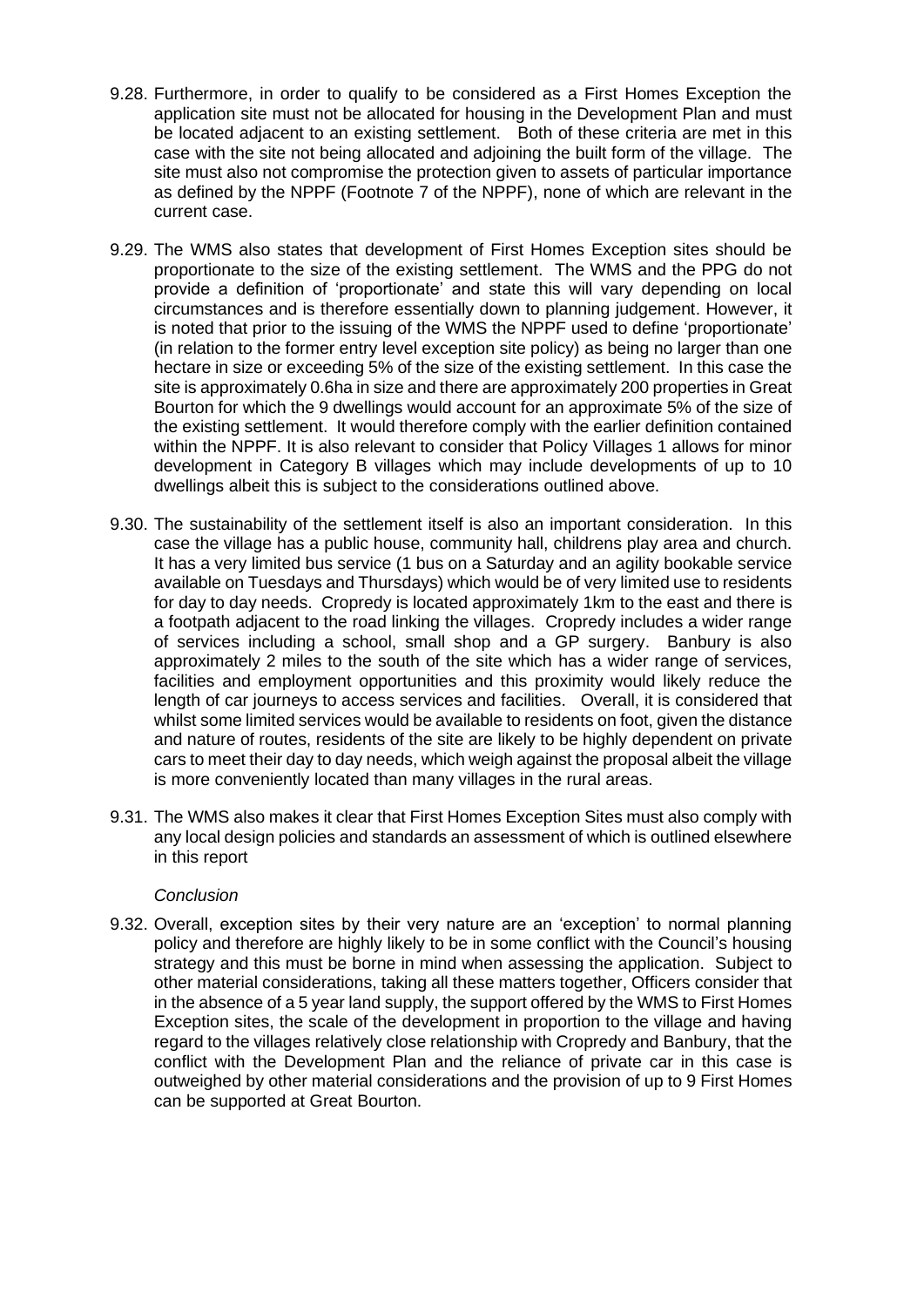## Impact on character and appearance of the area

## *Policy context*

- 9.33. The Government attaches great importance to the design of the built environment within the NPPF. Good design is a key aspect of sustainable development, is indivisible from good planning, and should contribute positively to making places better for people. It goes onto note that planning decisions should contribute to and enhance the local environment by recognising the intrinsic character and beauty of the countryside. It also states that development should function well and add to the overall quality of the area and by sympathetic to local character and history, including the surrounding built environment and landscape setting. It goes onto state that planning decisions should recognise the intrinsic character and beauty of the countryside.
- 9.34. Saved Policy C8 seeks to resist new sporadic development in the open countryside. Saved Policy C28 of the CLP 1996 states that *control will be exercised over all new development to ensure that standards of layout, design and external appearance are sympathetic to the character of the context of that development*. Furthermore, saved Policy C30 of CLP 1996 states *control will be exercised to ensure that all new housing development is compatible with the appearance, character, layout, scale and density of existing dwellings in the vicinity*.
- 9.35. Policy ESD13 of the CLP 2015 states that *development will be expected to respect and enhance local landscape character, securing appropriate mitigation where damage to local landscape character cannot be avoided.* It goes onto state that proposals will not normally be permitted if they would cause undue visual intrusion into the open countryside, cause undue harm to important natural landscape features, be inconsistent with local character, or harm the setting of settlements or buildings.
- 9.36. Policy ESD15 of the CLP 2015 highlights the importance of the character of the built and historic environment. This Policy states, amongst other things, that *successful design is founded upon an understanding and respect for an area's unique built, natural and cultural context. New development will be expected to complement and enhance the character of its context through sensitive siting, layout and high quality design.* The Policy continues by stating that new development proposals should, amongst other things, *contribute positively to an area's character and identity by creating or reinforcing local distinctiveness and respecting local topography and landscape features, including skylines, valley floors, significant trees, historic boundaries, landmarks, features or views.* Development should also *respect the traditional pattern of routes, spaces, blocks, plots, enclosures and the form, scale and massing of buildings. Development should be designed to integrate with existing streets and public spaces, and buildings configured to create clearly defined active public frontages*.
- 9.37. The WMS also makes it clear that First Homes Exception Sites must also comply with any local design policies and standards.

### *Assessment*

- 9.38. The site is located to the south of the village of Great Bourton. To the north of the site are a number of dwellings accessed from School Lane and a number of dwellings under construction or with planning consent. To the south of the site, beyond the remainder of the existing field parcel, which is not included in the application site, is an allotment serving the village with associated paraphernalia.
- 9.39. Foxden Way currently has a strong rural character and appearance with no footpaths or residential development facing onto it. The hedgerow boundary between the site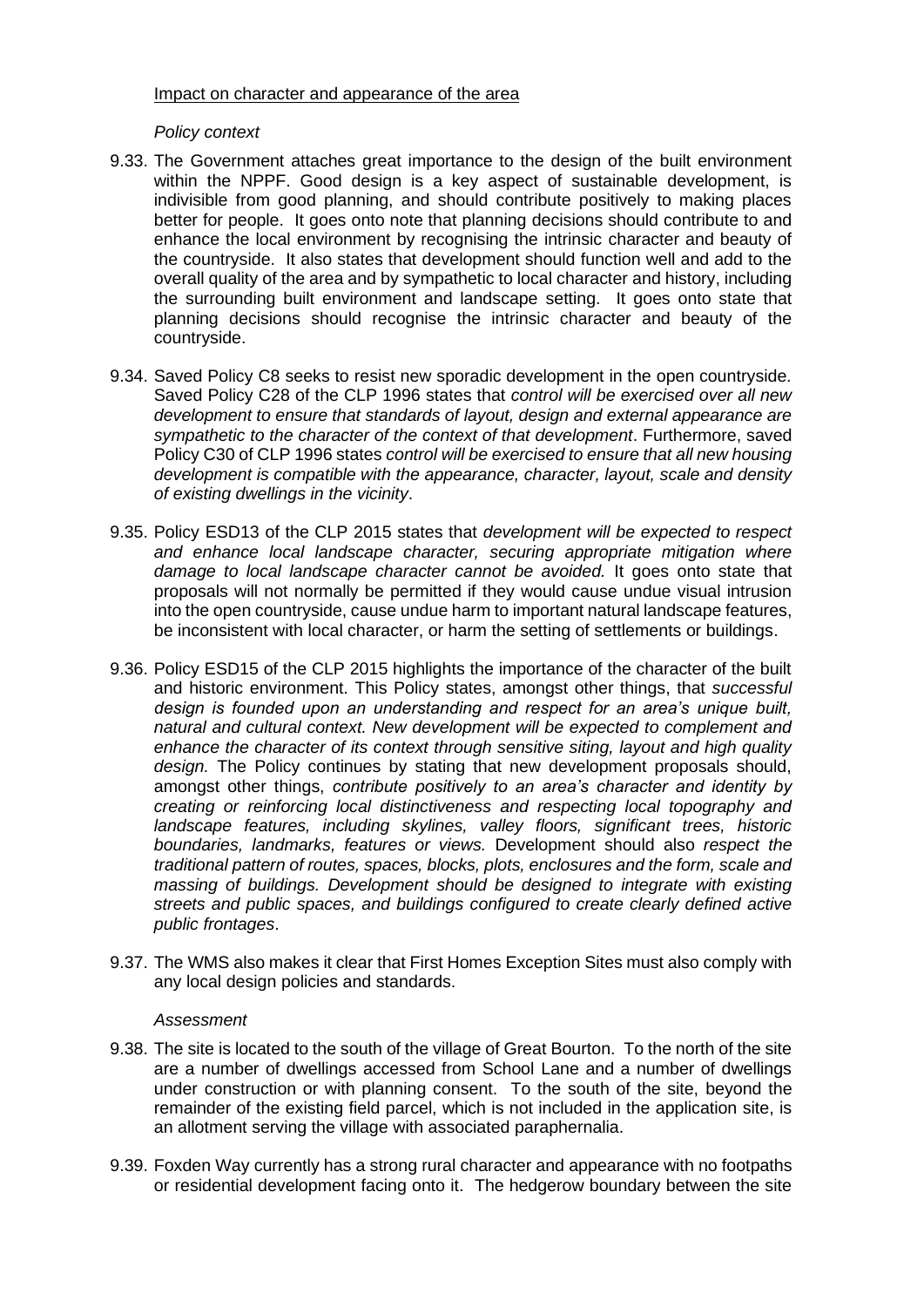and Foxden Way is relatively well established and screens some views of the site from Foxden Way. In terms of land levels, the application site is relatively level with the existing development of the village. To the east of Foxden Way the land falls away into a valley and is much more exposed than the application site however given the topography and screening the application site has a stronger relationship to the village and surrounding open fields to the south and west rather than the valley landscape to the east.

- 9.40. The proposed development would be visible from Foxden Way and would result in some harmful urbanisation to the character and appearance of the lane by virtue of the new site access, built development on the site and the introduction of a new footpath from the site access to the allotments. Foxden Way appears to be well used by locals for recreational walks which heightens its sensitivity, and it is clearly an area that is valued by local people. However, the visual impacts and encroachment into the wider open countryside setting of the village would be somewhat reduced by the fact that the site would be located between housing development to the north and the allotments to the south which do impact on the character of the countryside to some extent. Views of the site from the east would largely be screened by the existing hedgerow along Foxden Way which could be retained and strengthened when landscaping is considered in a future reserved matters submission.
- 9.41. Users of the allotments would experience a significant level of change in terms of visual impacts as the presence of development would be much more apparent for these users with an urbanised context. The plans indicate that new planting could be provided to the southern boundary which would help reduce these impacts over time.
- 9.42. A public bridleway exists further to the south of the allotments, approximately 250 metres to the south of the site. Users of this right of way would also experience some degree of visual harm; however, this would be mitigated to some degree given the distance and the fact that the development would be viewed in the context of the allotments and the existing built edge of the village.
- 9.43. In terms of the relationship of the development with the existing settlement pattern, Great Bourton is a nucleated village. The proposal would extend the form of the village further to the south and would not have the same degree of intimacy and connectivity with the village core as many of the establish parts of the village. However, the application does include a new footpath link from the north-west corner of the site to South View which would provide a degree of integration to the village and provide residents with convenient and safe access to the services within the village
- 9.44. The Council's Landscape Officer has objected to the scheme and considers the scheme would be visible from a number of viewpoints and not in keeping with the village and result in an isolated cluster of dwellings at the edge of the village. Comments have also been made that the proposal would lead to future applications for development on the area of land to the south of the site which would have a poor relationship with the surrounding countryside with properties backing onto it. However, this does not form part of the current application and any application on that area of land would need to be assessed on its own merits.
- 9.45. Overall, it is considered that the proposed development would result in some harm to the rural character and appearance of the area and rural setting of the village particular in views from Foxden Way and to the south. However, the extent of the harm is reduced by the fact that many views would be in the context of the existing built form of the village and also the presence of the allotments which adds to the village fringe character of the site. Therefore, officers consider there would be a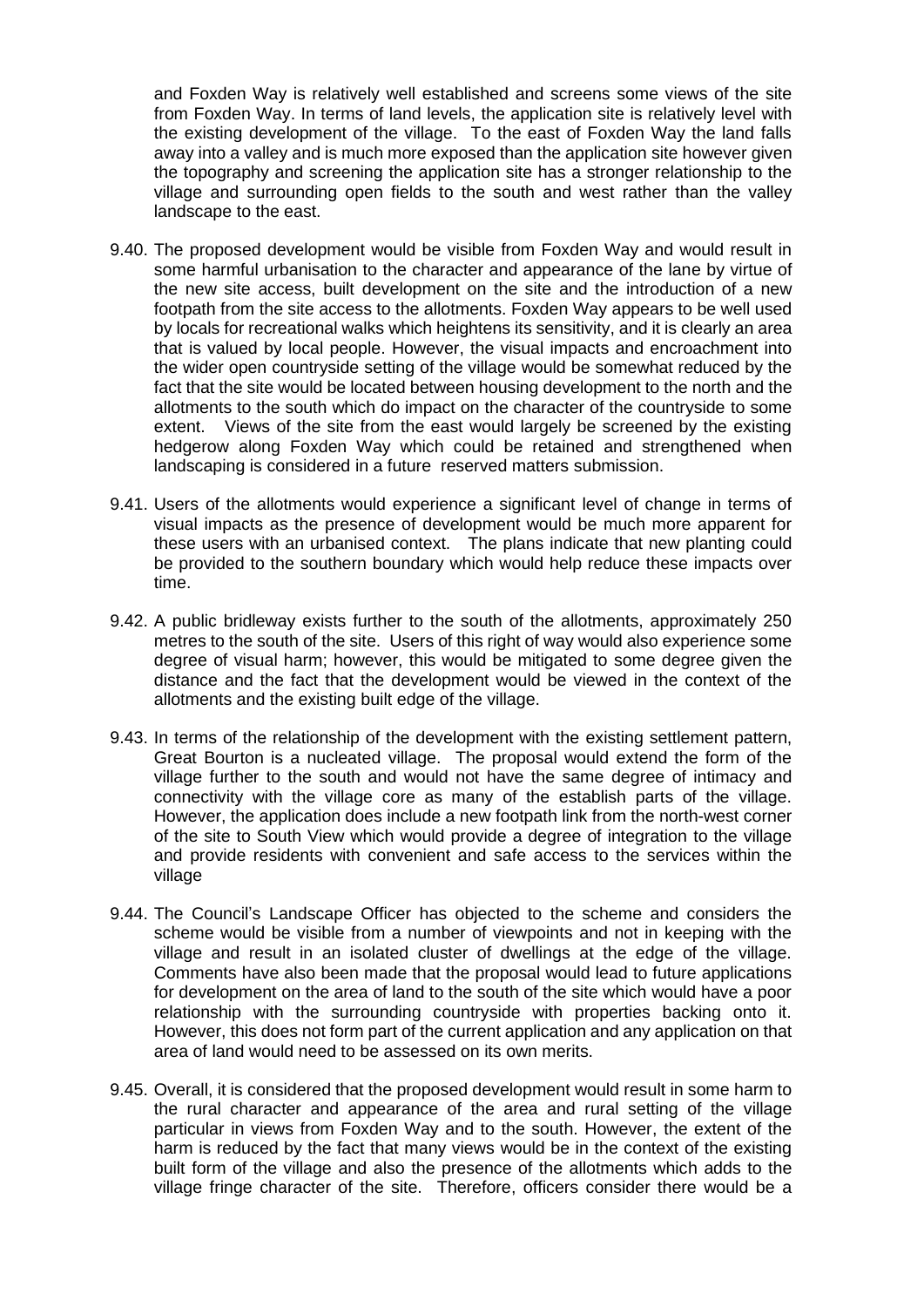degree of conflict with Policy ESD13 and ESD15 and the NPPF in this respect. This harm needs to be considered in the 'planning balance'.

9.46. In considering this harm the fact that the site is being forwarded as a First Homes Exception Site needs to be taken into account which, by its very nature, requires the development of sites outside the built up limits of settlements not allocated for housing (as that is one of the qualifying criteria). In this respect the applicant has referred to a recent court case concerning Entry Level Exception sites (which have now been replaced by First Homes Exception sites). In Wiltshire Council v Secretary of State for Housing, Communities and Local Government [2022] EWHC 36 (Admin) the judge stated that given the nature and criteria of the policy First Homes Exception sites will almost always, if not always, not be in accordance with the development plan. It was also outlined that in supporting exception sites outside of settlement boundaries a degree of landscape harm would be likely to be acceptable. That does not mean that landscape and visual harm should not be taken into account in the 'planning balance' but that it must be considered in the context of the support for First Homes exception sites provided by national policy.

### Design and illustrative layout

### *Policy Context*

- 9.47. Policy ESD15 of the CLP 2015 provides guidance as to the assessment of development and its impact upon the character of the built and historic environment. It seeks to secure development that would complement and enhance the character of its context through sensitive siting, layout and high quality design meeting high design standards and complementing any nearby heritage assets. The NPPF is clear that good design is a fundamental to what the planning and development process should achieve. Saved Policy C28 and C30 echo this. BSC2 of the CLP 2015 states that new housing should be provided on net development areas at a density of at least 30 dwellings per hectare unless there are justifiable reasons to lower the density. Policy BSC10 and BSC11 outline the requirements for open space provision on sites of this scale.
- 9.48. The Council's Design Guide SPD seeks to ensure that new development responds to the traditional settlement pattern and character of a village. This includes the use of continuous building forms along principal routes and the use of traditional building materials and detailing and form that respond to the local vernacular.

### *Assessment*

- 9.49. The application is in outline with matters relating to layout, scale, landscape and appearance reserved for later consideration. The application is, however, accompanied by an illustrative layout which shows the provision of a linear row of dwellings facing south over an access road and with planting further to the south of this and an attenuation feature to the south of the access point.
- 9.50. The general arrangement of the proposed dwellings, forming a back to back relationship with the dwellings to the north and facing over the undeveloped land to the south with a landscape buffer is considered to be an acceptable approach. The indicative proposal shows one way the site could be developed with the hedgerows being maintained and links to the village and allotments provided which could be secured by way of condition.
- 9.51. The detailed, scale and appearance of the dwellings would be subject to future applications to ensure they were appropriate to the edge of village location. Officers have a number of concerns regarding the layout and form of the development including the use of all detached properties, deep plan depths and use of wide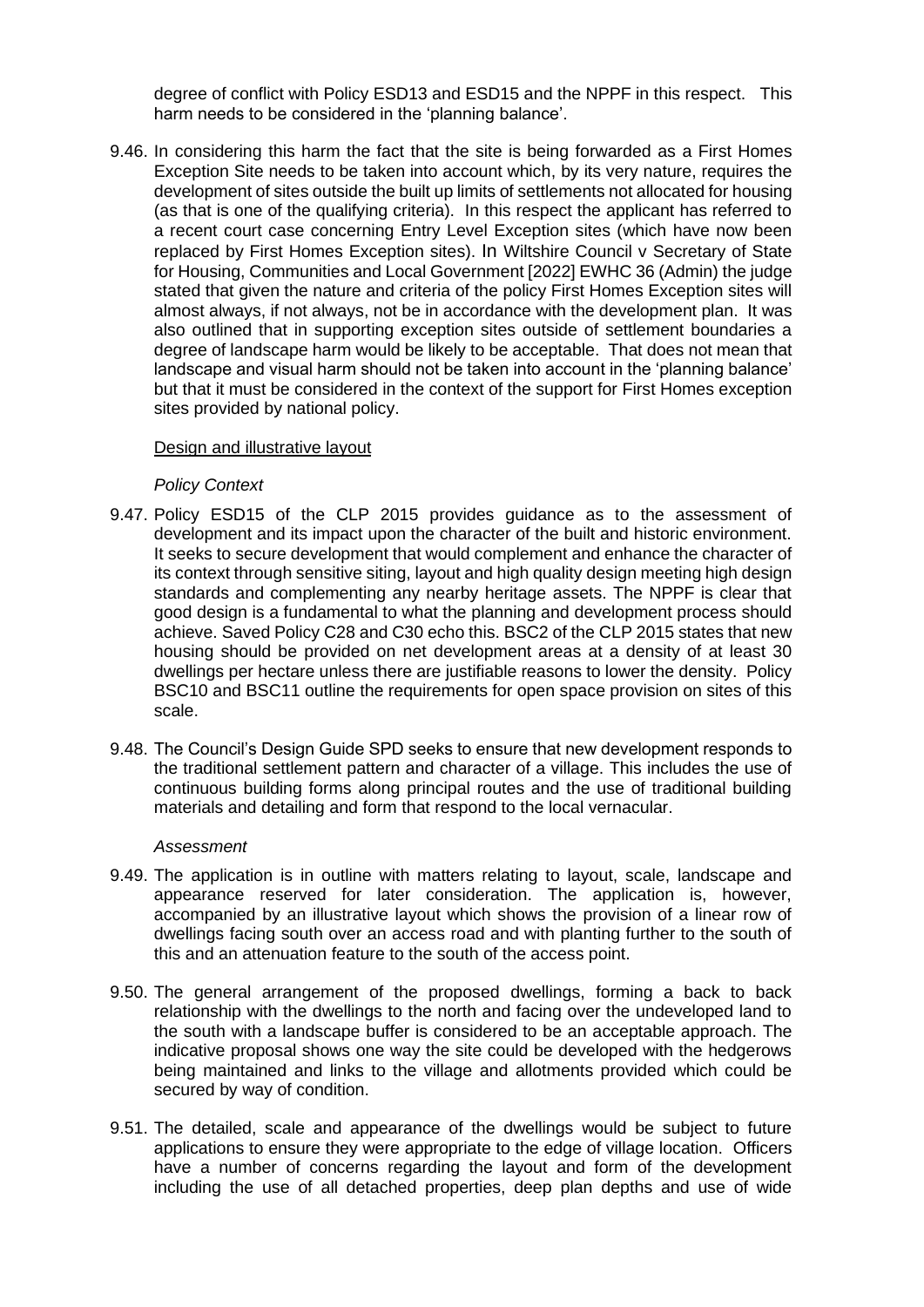projecting gables and the rather suburban rhythm of the development. However, officers consider that the plans demonstrate that 9 dwellings could be provided on site, albeit they are likely to require considerable alteration which would be controlled through a future reserved matters submission.

- 9.52. The proposals represent a proposed density of approximately 16 dwellings per hectare. This is based on a gross density rather than net density (as outlined in policy BSC2) but, given the constraints of the site and edge of village location, this is considered to be justified in this case.
- 9.53. The proposal would also require the provision of general green space in accordance with Policy BSC10 and BSC11 as the threshold in the rural areas is 6 dwellings. Based on 9 dwellings a requirement of approximately 0.06ha would be required and the plans demonstrate how this could be provided.
- 9.54. Whilst there are a number of concerns regarding the illustrative layout, in the context of this being an outline planning application with many matters reserved officers are satisfied that the quantum of development proposed on the site could be successfully accommodated and the detailed matters of layout, design, appearance and form could be negotiated at a future reserved matters stage.

### Highways

### *Policy Context*

- 9.55. Policy ESD15 of the CLP 2015 states that: "*New development proposals should be designed to deliver high quality safe, attractive, durable and healthy places to live and*  work. Development of all scales should be designed to improve the quality and *appearance of an area and the way it functions*." Policy SLE4 states that: "*All development where reasonable to do so, should facilitate the use of sustainable modes of transport (and) development which is not suitable for the roads that serve the development and which have a severe traffic impact will not be supported."*
- 9.56. The NPPF advises that development should provide safe and suitable access for all and development should only be prevented or refused on highway grounds if there would be an unacceptable impact on highway safety, or where the residual cumulative impacts are severe. Saved Policy TR7 states that development that would attract large numbers of cars onto unsuitable minor roads will not normally be permitted.

### *Assessment*

- 9.57. The application is accompanied by a Transport Technical Note which has been considered by the Local Highway Authority (LHA) who provide technical advice to the district council on highway matters relating to planning applications. During the course of the application considerable concerns have been raised by local residents regarding the suitability of the existing road network to accommodate the additional traffic from the development. This includes concerns regarding the width of Foxden Way itself; School Lane and Crow Lane to the north and Spring Lane in Little Bourton to the south all of which are narrow lanes.
- 9.58. The development would be accessed via a new priority T-junction onto Foxden Way which will also include the minor localised widening of Foxden Way to provide a passing place and facilitate larger refuse vehicle being able to enter and leave the site. The visibility splays available from the new junctions shown on the plans are considered to be acceptable to the LHA and officers agree with this assessment.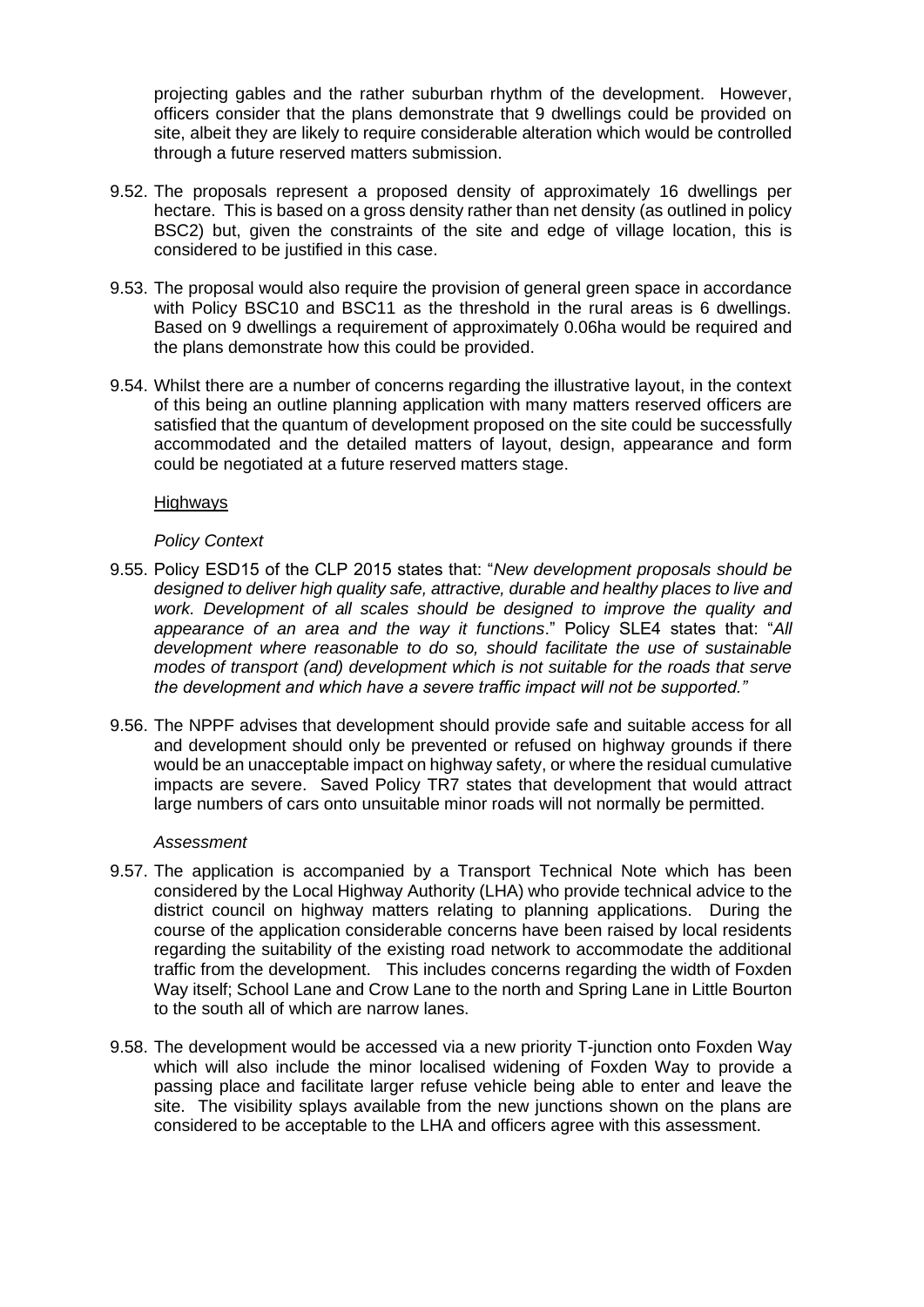- 9.59. The LHA also raises no objection to the application on the basis of traffic generation or highway safety grounds having given full consideration to the scale of the development and the nature of the surrounding roads.
- 9.60. The Parish Council has undertaken an Automatic Traffic Count (ATC) of Foxden Lane which indicates that the amount of traffic using Foxden Lane is higher than the applicants traffic counts which occurred on School Lane (218 movements a day compared to an average of 114 a day). The LHA has considered this information and remains of the view that the proposed development would not result in severe highway impacts in terms of the existing highway network or significant additional highway safety concerns having regard to the scale of the development.
- 9.61. The Transport Note (TN) includes use of the TRICS database, which is industry standard, to assess the traffic impact of the development. This forecasts that based on 9 dwellings there will potentially be 6 additional movements on the adjacent highway network in both the AM Peak (8:00-9:00) and PM peak (17:00-18:00). Whilst residents have stated this underestimates the traffic impact, the LHA raises no objection in this respect. The TN also considers the impact on School Lane, which is a narrow single width rural lane through the village to the north of the application site and concludes that given the low likely traffic generation the impact of the development would not significantly increase conflict between vehicles along this route and furthermore vehicle speeds would be low. They therefore conclude the proposal would not result in severe highway impacts (which is the test outlined in the NPPF) or unacceptable highway safety concern.
- 9.62. It is noted that existing residents use the highways around the site for recreational purposes and they would be impacted by the additional traffic generated by the proposal. Whilst the proposal will undoubtedly increase traffic on the surrounding roads given the relatively small scale of the development (in traffic terms) this traffic impact will be relatively limited, and the LHA does not consider that it would lead to a severe impact on the operation of the highway or significantly increase highways safety concerns. They therefore raise no objection on this basis and Officers agree with this assessment.
- 9.63. There are currently no footways along Foxden Way, School Lane or Crow Lane and as noted above it is evident that current residents walk in the carriageway in these areas with associated vehicle and pedestrian movements being managed on an informal basis. The proposed development provides a new footpath link from the site to South View and also a footpath to the west of Foxden Way between the site access and the allotments. These would provide future residents with the opportunity to access the services and facilities in Great Bourton via a segregated footpath route and also provide access to the existing footpath linking Great Bourton to Cropredy. Whilst the footpath would not be the 2m width, requested by the Highway Authority, it would be 1.5m in width and officers consider this would provide a safe and suitable use given the scale of the development and the nature of the surrounding footways. The footpath link would also have the additional benefit of providing existing residents an off-carriageway pedestrian route between the village and the allotments if they wished to use it and not walk in the carriageway. It is also proposed to relocate the 30mph speed limit further to the south along Foxden Way. These matters would need to be secured through a Grampian condition.
- 9.64. The impacts of construction traffic have also been raised given the width of some of the surrounding roads. However, the LHA now raises no objection in this respect subject to a detailed Construction Traffic Management Plan (CTMP) being conditioned and officers consider this to be appropriate and do not consider that the construction traffic impacts would justify a reason to withhold outline planning consent and can be a matter that is dealt with in detail through a CTMP.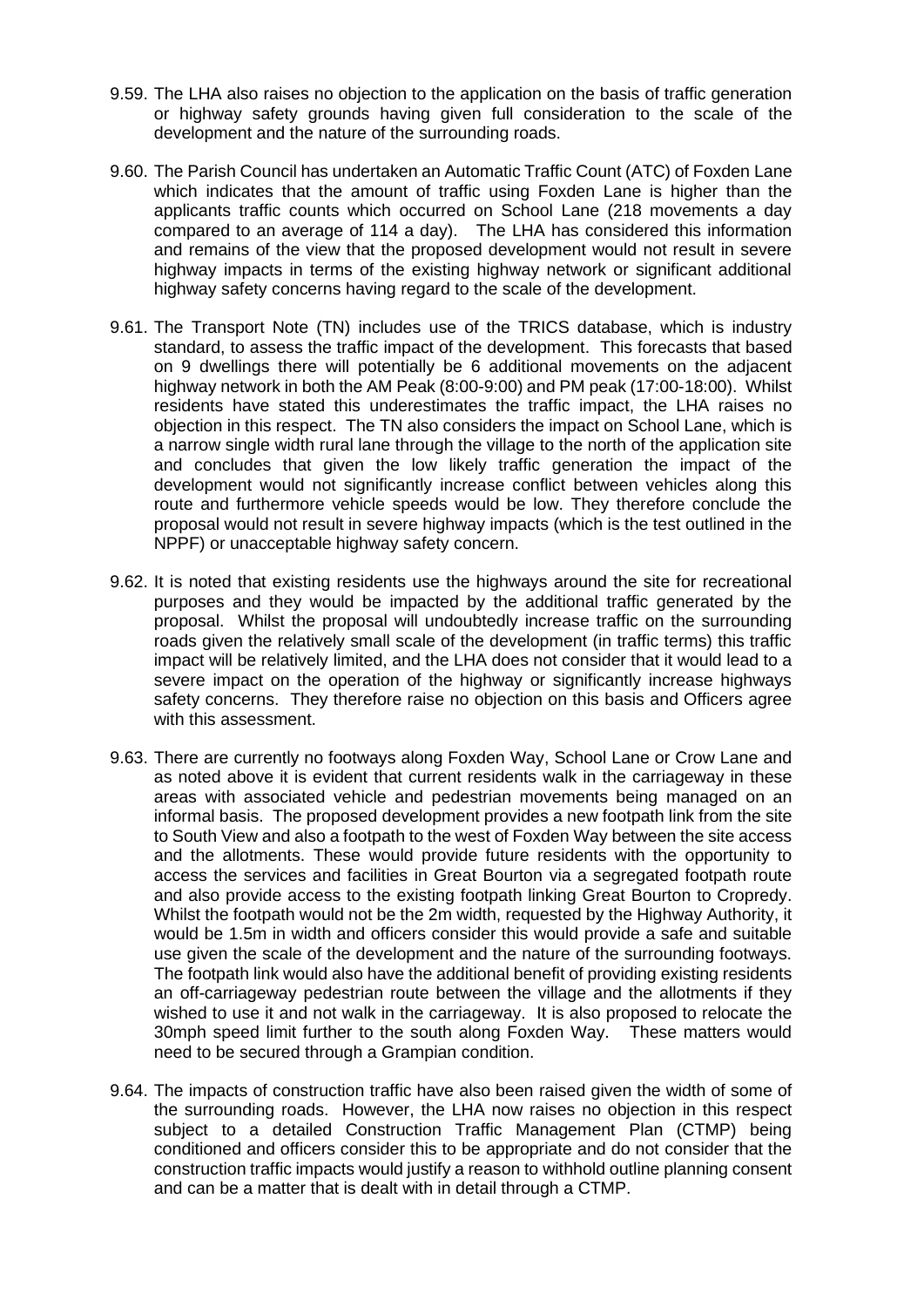- 9.65. The wider sustainability credentials of the village and access to services and facilities weigh against the development and these matters are discussed elsewhere in the report and must be considered in the planning balance.
- 9.66. Concerns have been raised by third parties regarding the adequacy of parking on the site however the final layout of the site and the level of associated parking provision would be determined at a future reserved matters stage.

### *Conclusion*

9.67. Overall, whilst the concerns from residents are noted regarding the adequacy of the surrounding highway infrastructure and the potential for further conflict to arise the LHA raises no objections to the application given the relatively limited scale of the development and associated traffic generation. Access to the village for future residents is provided in a safe manner via new footpath routes. The proposal is therefore considered acceptable in highway terms and would not result in unacceptable highway safety impacts or severe traffic impacts which are the tests outlined within the NPPF.

### Flood Risk and Drainage

- 9.68. Policy ESD6 of the Local Plan and the NPPF and Policy ESD7 of the CLP 2015 requires the use of Sustainable Urban Drainage Systems to manage surface water.
- 9.69. The site is located in Flood Zone 1 in relation to river flooding (the lowest risk of flooding) on the Environment Agency Flood Risk Maps where residential development is considered to be appropriate. The Environment Agency Surface Water Flood Risk Maps also indicate that the site is not at risk of surface water flooding.
- 9.70. The application is accompanied by a Drainage Strategy which provides an outline strategy of how surface water will be managed. The drainage strategy indicates that soakaways are unlikely to be feasible given the local geology and therefore the outline drainage strategy proposes to provide an attenuation basin on site to accommodate flows generated by the impermeable areas of the site prior to discharging to the ditch adjacent to Foxden Way at a restricted rate. This has been designed to take into account climate change and would ensure the development did not increase flood risk elsewhere by attenuating surface water on the site.
- 9.71. The Council's Drainage Officer has raised no objection to the principle of the strategy and full details of this would need to be secured when details of the layout etc are considered at reserved matters. Whilst the concerns of local people are noted, including past flooding events in the local area such as on Foxden Way, it is considered that the development can be delivered on the site without increasing flood risk elsewhere and the proposals would not exacerbate these issues. It is important to note that it is beyond the scope of a planning application to address existing flooding issues which may occur off site.
- 9.72. The applicant has also proposed that they will collect and treat foul water drainage via an onsite Sewage Treatment Plant or similar rather than connect to a main sewer. Whilst these systems can be effective and efficient if adequately managed and maintained and are often subject to additional environmental permits, the Planning Practice Guidance makes it clear that there should be a presumption in favour of discharging foul drainage into the public sewer in the first instance and that septic tanks or package sewage treatment plants may only be considered acceptable if it can be clearly demonstrated by the applicant that discharging into a public sewer is not feasible (taking into account cost and/or practicability).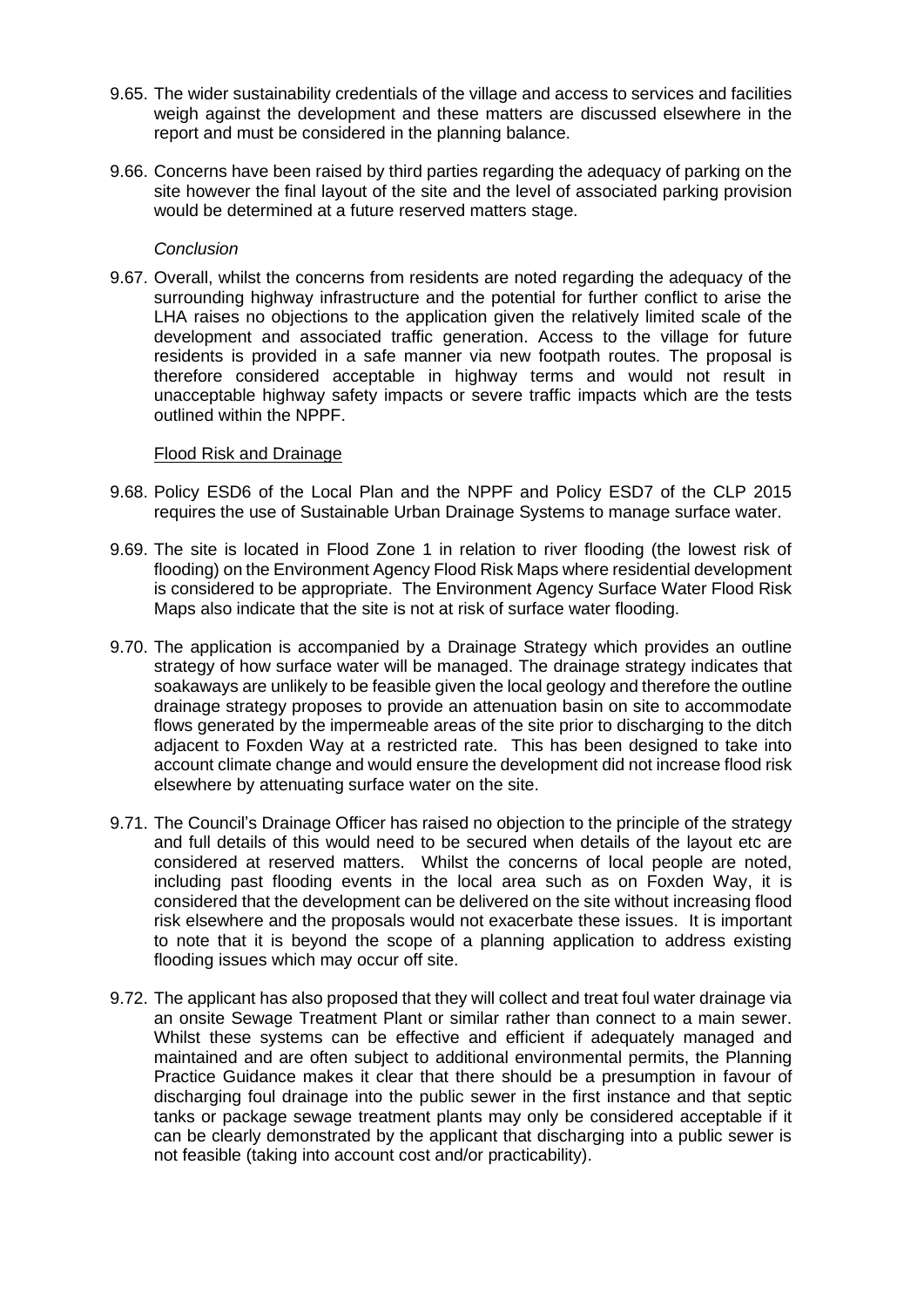9.73. In this case the applicant has not provided sufficient evidence to demonstrate that the use of a public sewer is not feasible or practical. However, this matter does not go to the heart of whether outline planning consent should be granted and has been raised with the applicant who has agreed to a condition in this respect. It considered that full details of the foul drainage could be adequate controlled through the use of planning conditions requiring connection to the public sewer unless it is adequately justified that this is not feasible.

### Ecological Implications

### *Policy Context*

- 9.74. The NPPF states that Planning policies and decisions should contribute to and enhance the natural and local environment by (amongst others): a) protecting and enhancing valued landscapes, sites of biodiversity or geological value and soils; and d) minimising impacts on and providing net gains for biodiversity.
- 9.75. It goes on to state that when determining planning applications, local planning authorities should apply the following principles:

a) if significant harm to biodiversity resulting from a development cannot be avoided, adequately mitigated, or, as a last resort, compensated for, then planning permission should be refused;

d) development whose primary objective is to conserve or enhance biodiversity should be supported; while opportunities to incorporate biodiversity improvements in and around developments should be encouraged, especially where this can secure measurable net gains for biodiversity.

- 9.76. The NPPF states that planning decisions should also ensure that new development is appropriate for its location taking into account the likely effects (including cumulative effects) of pollution on health, living conditions and the natural environment, as well as the potential sensitivity of the site or the wider area to impacts that could arise from the development. In doing so they should (amongst others) limit the impact of light pollution from artificial light on local amenity, intrinsically dark landscapes and nature conservation.
- 9.77. Policy ESD10 of the CLP 2015 lists measures to ensure the protection and enhancement of biodiversity and the natural environment, including a requirement for relevant habitat and species surveys and associated reports to accompany planning applications which may affect a site, habitat or species of known ecological value.
- 9.78. The Planning Practice Guidance dated 2014 post-dates the previous Government Circular on Biodiversity and Geological Conservation (ODPM Circular 06/2005), although this remains extant. The PPG states that ecological assessments should be proportionate to the nature and scale of development proposed and the likely impact on biodiversity.

### *Assessment*

9.79. The current application is accompanied by a Preliminary Ecological Appraisal (PEA) prepared by a qualified ecologist. The site is not located in any designated area and the site currently consists of improved grassland bounded by species poor field hedgerows to the north, east and west. There were no signs of protected species at the site and the habitats on site provide little suitability for protected species, limited to the hedgerow boundaries for nesting birds. The Council's Ecologist (CE) has raised no objection to the proposal however has noted that the ecological function of some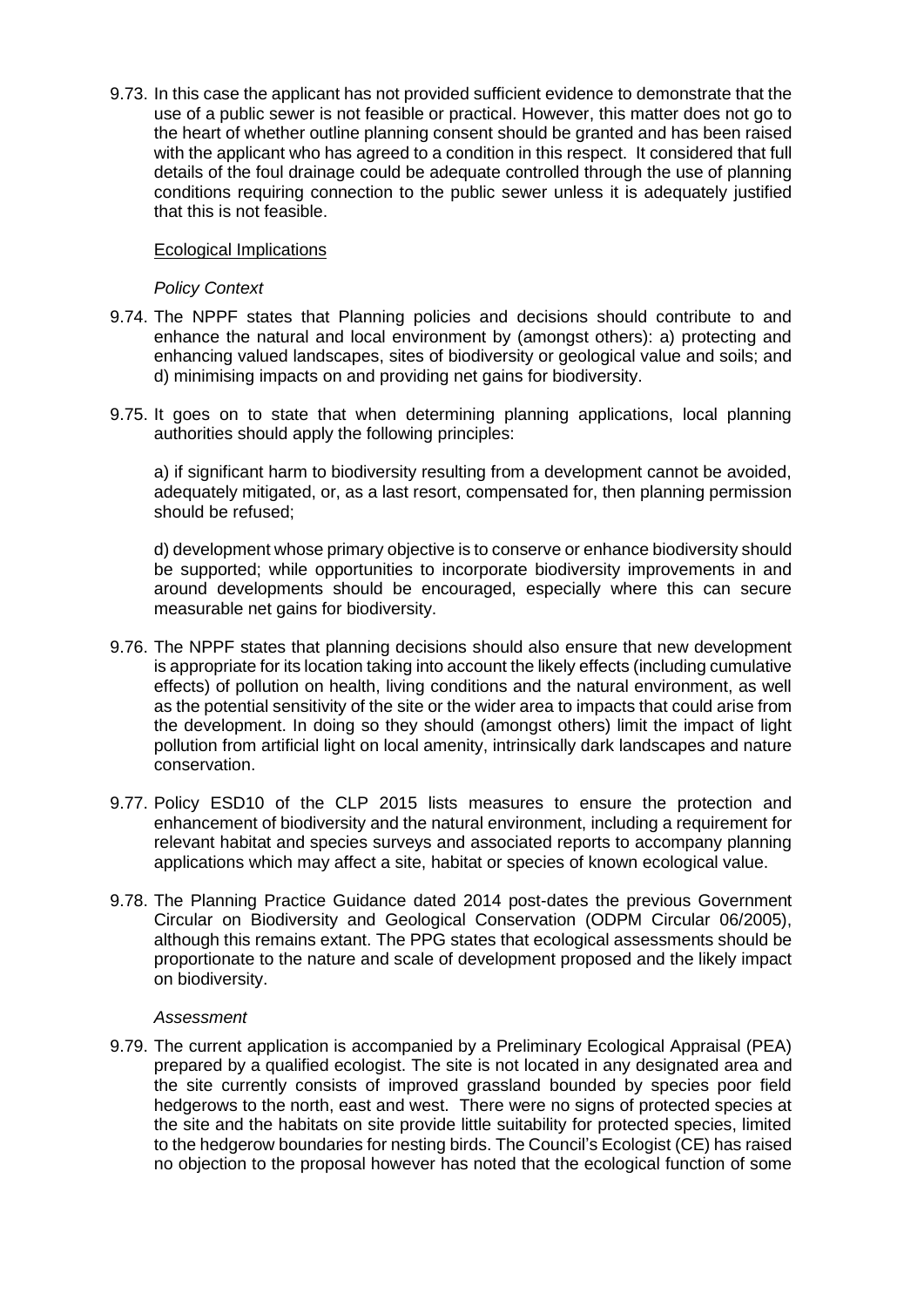of the hedgerows may be reduced given the residential development and therefore this needs to be mitigated

- 9.80. The planning application is in outline so the details of the biodiversity enhancements are limited at the stage. The CE has stated that a net gain in biodiversity will need to be demonstrated and this may include the use of some of the land to the south of the site in the applicant's ownership. The biodiversity enhancement can be secured by a condition in this case given the relatively limited size of the proposal.
- 9.81. The PEA does also indicate that measures such as additional native planting and integrated bird and bat boxes could be used to secure a net gain in biodiversity across the site and the CE has also recommended the use of swift bricks given records in the area.

### Housing Mix/Affordable Housing

- 9.82. The NPPF advises that in order to create sustainable, inclusive and mixed communities, Local Planning Authorities should plan for a mix of housing, reflect local demand and set policies for meeting affordable housing need. Policy BSC4 of the CLP 2015 requires new residential development to provide a mix of homes in the interests of meeting housing need and creating socially mixed and inclusive communities.
- 9.83. The mix of dwellings that would be provided on the site would be considered as part of a reserved matters application. All the dwellings would be secured as First Homes (which is now within the definition of 'affordable housing' for planning purposes) by virtue of a legal agreement. The first sale of each property would not be able to exceed £250,000 and subsequent sales would need to be made to First Time buyers and sold at a 30% discount against the market value.
- 9.84. The WMS does state that in addition to the national criteria controlling the price/discount and eligibility for First Homes (such as the income cap etc), local authorities can set additional local criteria such as increasing the level of discount, reducing the income cap and setting local connection/key worker criteria. However, the guidance generally indicates that these additional criteria should be considered through the plan making process or through Supplementary Planning Documents or interim policy statements. The Council's recent Interim Policy Guidance note on First Homes confirms this approach and it is therefore not considered to be suitable to done on a site-specific basis. Therefore, in this case it is considered the national criteria should be used.

## Effect on Neighbouring Amenity

- 9.85. Policy ESD15 advises of the need for new development to consider the amenity of both existing and future development and this reflects the NPPF which requires a good standard of amenity for all existing and future occupants of land and buildings
- 9.86. The properties that would be most significantly impacted upon by the development would be residential properties (both existing and consented) accessed from School Lane to the north of the site. Whilst there are some concerns regarding the relationship of the proposed dwellings close to the entrance to the site with the dwellings currently under construction at Stone Lea, given the outline nature of the application it is considered that the detailed design, scale and position of the proposed dwellings and internal arrangements of the site could be controlled at a reserved matters to ensure that the inter-relationship between these properties did not lead to unacceptable levels of overlooking and loss of privacy. This is also true of the other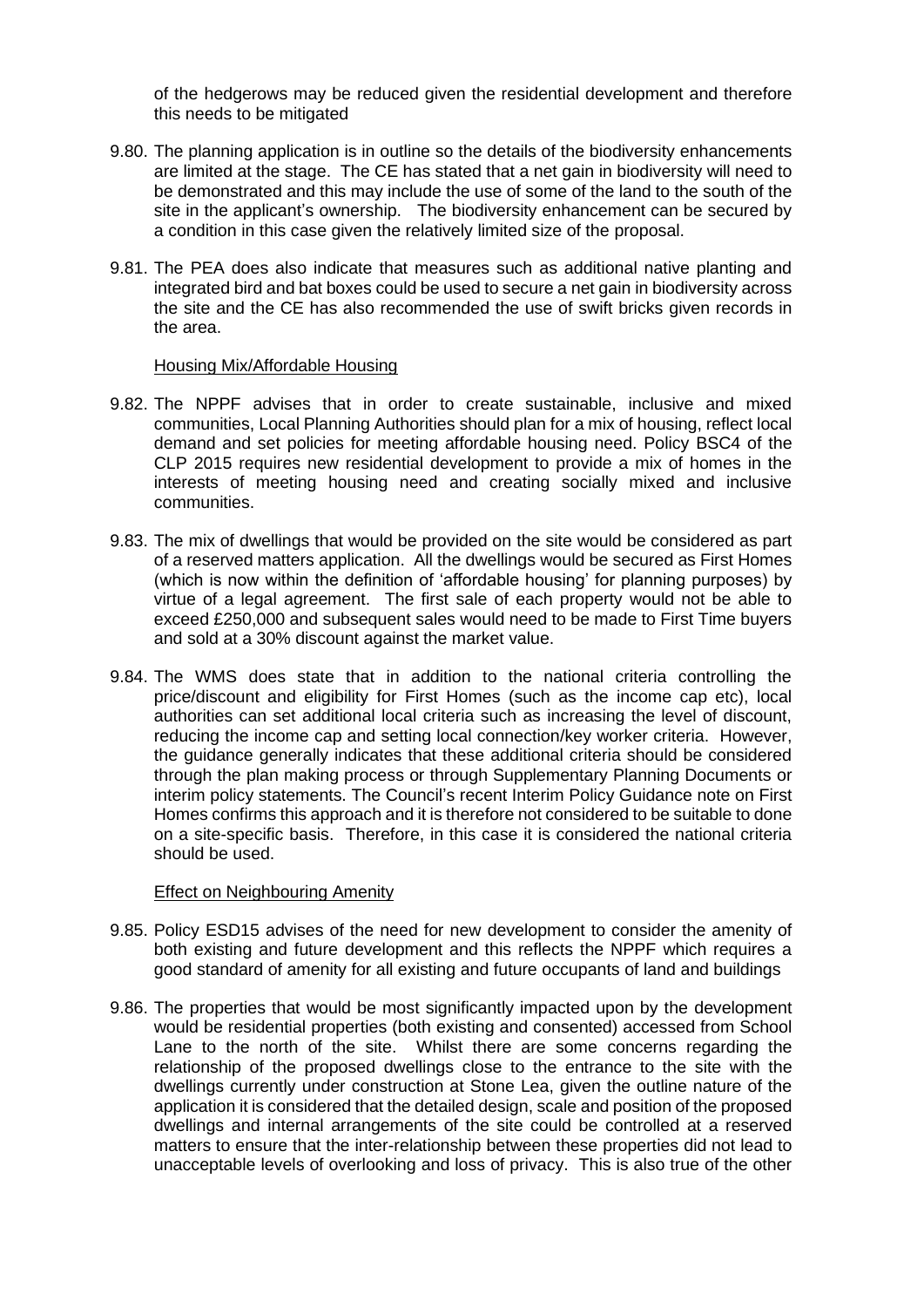dwellings to the north. The site is considered to be a sufficient distance from the other properties in the village not to cause undue impacts on their residential amenity.

### Other matters

- 9.87. The NPPF and Policies SLE4 and ESD1 of the CLP 2015 encourage and support the incorporation of measures into new development that promote more sustainable forms of transport. The provision of EV charging infrastructure is also reflected in the Council's Infrastructure Delivery Plan and the County Council's Electric Vehicle Infrastructure Strategy (2021). It is considered reasonable and necessary for provision of these to be secured through a condition of any permission given
- 9.88. Saved Policy ENV1 seeks to ensure development is appropriate in terms of contamination and does not give rise to unacceptable levels of pollution. The Councils Environmental Protection Officer has requested that ground investigation be undertaken at the site and any remediation undertaken if required and this can be secured through condition.
- 9.89. The NPFF states that planning decisions should contribute and enhance the natural and local environment by considering the economic and other benefits of the best and most versatile agricultural land. The proposal would lead to the loss of approximately 0.5ha of agricultural land which is currently laid to grass. No detailed assessment has been provided with the application; however, from the Natural England maps it would appear that the site may constitute Best and Most Versatile Agricultural Land (very good). Whilst this weighs against the development, it is not considered to constitute a reason for refusal given the limited size of the site.
- 9.90. A number of public comments raise concerns regarding the identity and motives of the applicant and also state that if the current planning application were to be approved proposals for further development to the south and west of the site would occur. They also state that this application will be followed by a proposal for market housing on the site. It has also been stated that the future intentions of the applicant are clear as they have put forward the application site and the adjacent land in the 'Call for Sites' for residential development in the review of the Local Plan.
- 9.91. However, the application must be assessed on the basis of the information provided and the individual planning merits of the case before the Council at the current time. Whilst the applicant may have aspirations of further development, if development were to come forward for different proposals on this site or for development of further land for residential purposes the Council would need to assess them on their own merits based on the relevant planning policies at that time. Likewise the motives or identity of the applicant are not material planning considerations to be taken into account in this planning application.
- 9.92. Concerns have also been raised that the current applicant has links to developments in the village which have not been constructed in accordance with approved details. These matters are, however, separate to the current application and are not material in the consideration of this application.
- 9.93. It has also been stated that the development needs to be assessed in the context of the new development to the north which consists of 7 new dwellings on 3 different plots some of which had the applicant's involvement. Whilst the new developments themselves are material considerations that can be considered in terms of the level of growth that has occurred in the village during the plan period, the fact that the current applicant may have been involved in some of these is not a relevant consideration. It should be noted that these new dwellings were considered to comply with the Development Plan and were not part of a First Homes exception site as is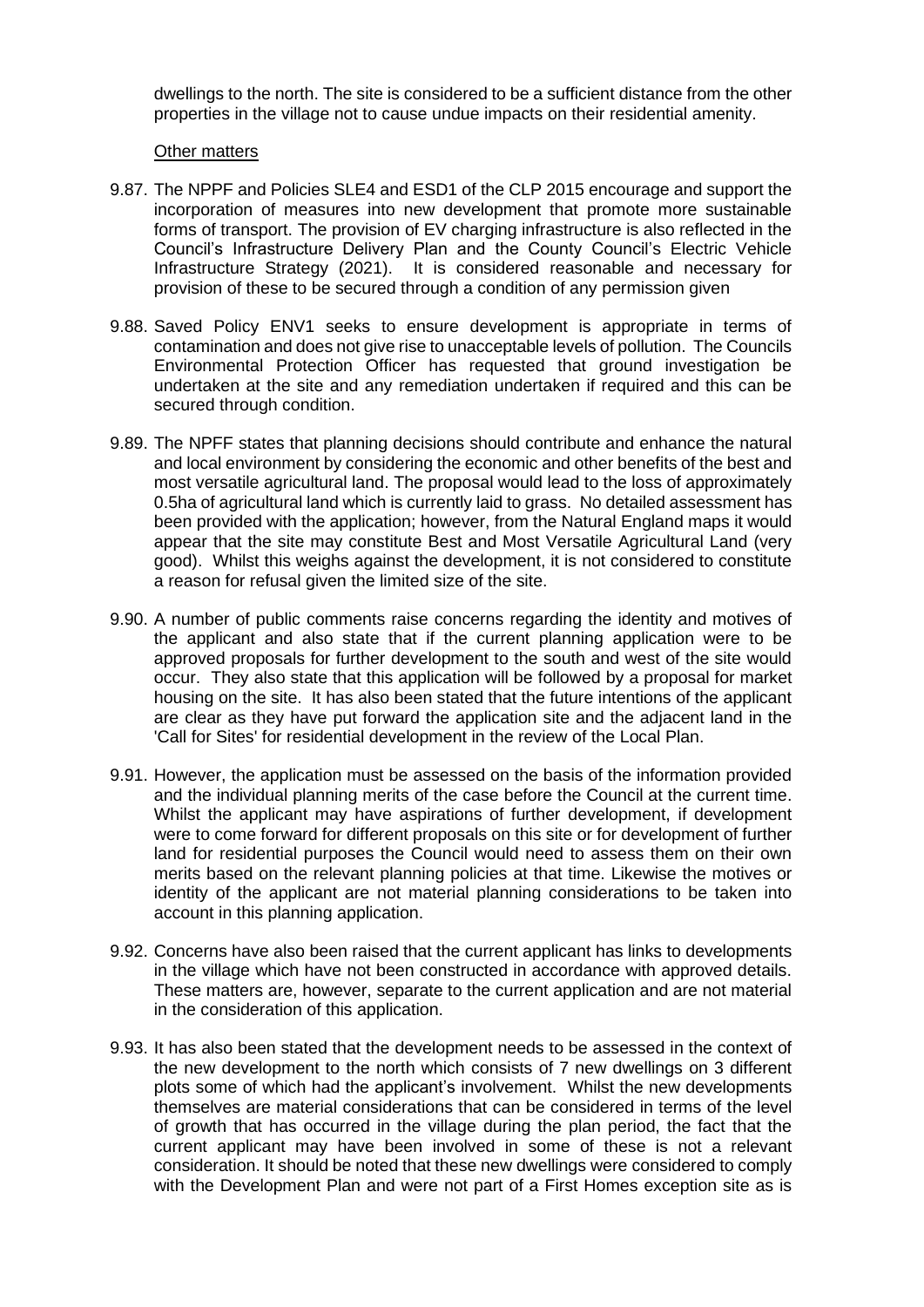proposed under the current application so are materially different to the current proposal.

## **10. PLANNING BALANCE AND CONCLUSION**

- 10.1. Planning law requires that development proposals be determined in accordance with the Development Plan unless material considerations indicate otherwise.
- 10.2. In this case the proposal conflicts with the Development Plan in that it would result in additional housing outside the built up limits of a Category B village for which there is no provision in the Development Plan. There would also be a relatively high reliance on private car to access a range of facilities to meet the day to day needs of residents. In addition, the proposal would result in harm to the character and appearance of the area especially from Foxden Way and views to the south although these would be relatively localised. There would also be some limited harm through the loss of best and most versatile agricultural land.
- 10.3. It is therefore necessary to consider whether there are other material considerations to outweigh this conflict with the Development Plan and other planning harm.
- 10.4. The Council is unable to demonstrate a 5 year land supply so the housing policies are considered to be out of date and can only carry reduced weight in the consideration of planning applications. It also means the 'tilted balance' outlined in paragraph 11d of the NPPF is engaged, which tilts the balance in favour of approving development and means that planning permission should be granted unless any adverse impact of doing so would significantly and demonstrably outweigh the benefits of the scheme when assessed against the NPPF as a whole.
- 10.5. In this case a significant material consideration is the fact that the site is being proposed as a First Homes exception site, which the WMS outlines LPAs should support where the relevant requirements are met. It is important to note that by their very nature 'exception sites' are likely to conflict with the Development Plan and whilst this does not mean that the sustainability of settlements or associated planning harms associated with Development are not relevant considerations, they need to be considered in the context of this be an exception to the 'normal' planning requirements.
- 10.6. As outlined above the scheme is considered to meet the requirements to qualify as a First Homes exception site and the provision of additional affordable homes to help First Time buyers access the housing market is considered to carry significant weight in favour of the proposal. It is also considered that the size of the development would be proportionate to the village of Great Bourton. The provision of housing more generally would contribute to meeting the clear needs for additional housing in the district in the absence of a 5 year land supply. The proposal would also lead to some modest economic impacts associated with the construction and additional spending in the area, and there would be a modest public benefit in providing a new footpath to the allotments for existing as well as proposed residents.
- 10.7. Other matters relating to biodiversity net gain, highways, flood risk and residential amenity are considered to comply with relevant planning policy and weigh neutrally in the planning balance.
- 10.8. Overall, taken as a whole, the harm arising from the development is not considered to clearly and demonstrably outweigh the benefits of the scheme and in this case officers considered there are material considerations which outweigh the conflict with the Development Plan. It is therefore recommended that planning permission be granted.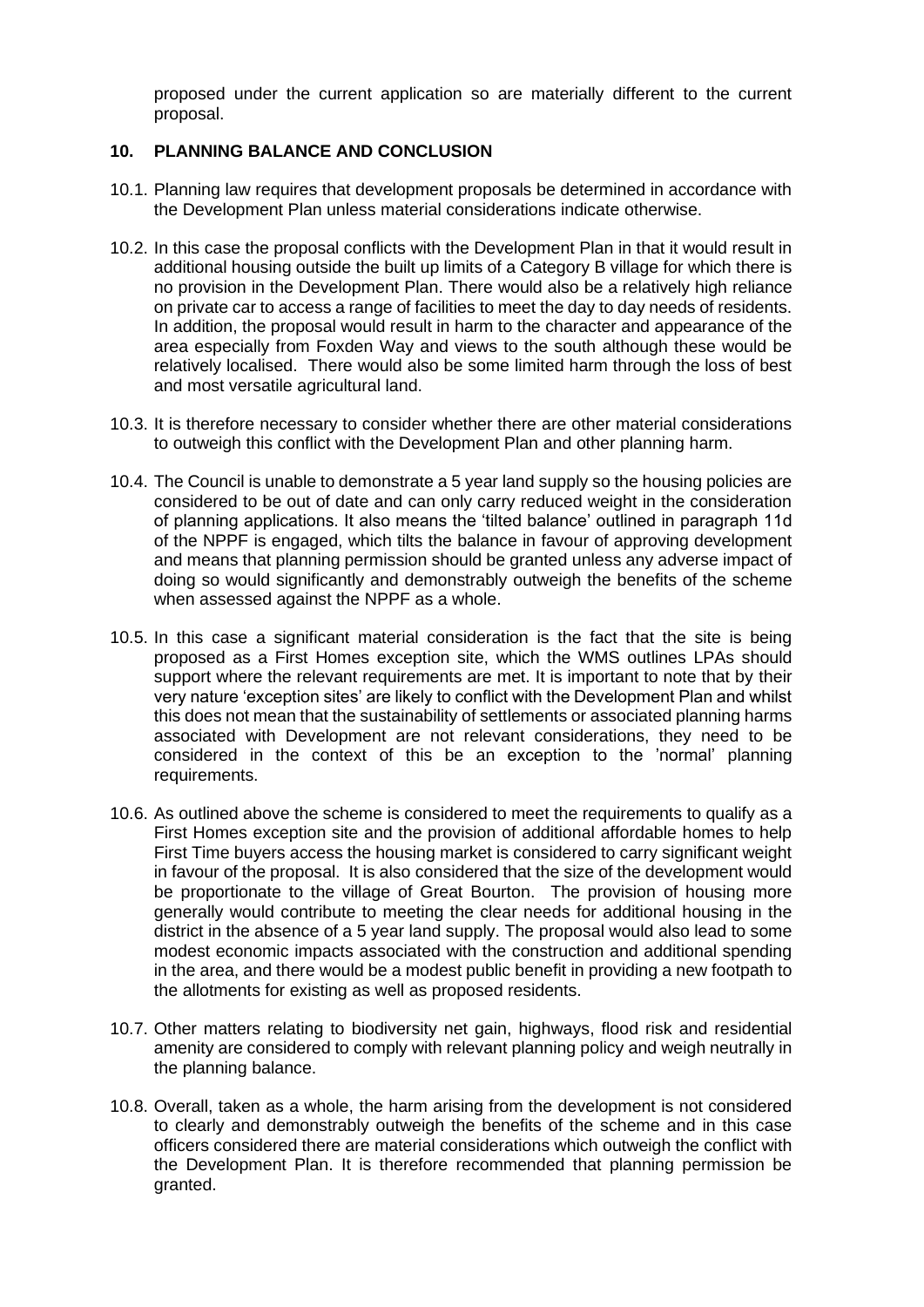### **11. RECOMMENDATION**

RECOMMENDATION – DELEGATE TO THE ASSISTANT DIRECTOR FOR PLANNING AND DEVELOPMENT TO **GRANT PERMISSION, SUBJECT TO THE CONDITIONS SET OUT BELOW** (AND ANY AMENDMENTS TO THOSE CONDITIONS AS DEEMED NECESSARY) **AND THE COMPLETION OF A PLANNING OBLIGATION UNDER SECTION 106** OF THE TOWN AND COUNTRY PLANNING ACT 1990, AS SUBSTITUTED BY THE PLANNING AND COMPENSATION ACT 1991, TO SECURE THE FOLLOWING (AND ANY AMENDMENTS AS DEEMED NECESSARY):

### S106 Heads of Terms

a) Secure the dwellings as First Homes

### **Conditions**

## **Time Limit**

1. No development shall commence until full details of the layout (including the layout of the internal access roads and footpaths), scale, appearance, and landscaping (hereafter referred to as reserved matters) have been submitted to and approved in writing by the Local Planning Authority.

Reason: This permission is in outline only and is granted to comply with the provisions of Section 92 of the Town and Country Planning Act 1990, as amended by Section 51 of the Planning and Compulsory Purchase Act 2004

2. In the case of the reserved matters, the final application for approval shall be made not later than the expiration of three years beginning with the date of this permission.

Reason: This permission is in outline only and is granted to comply with the provisions of Section 92 of the Town and Country Planning Act 1990, as amended by Section 51 of the Planning and Compulsory Purchase Act 2004

3. Application for approval of all the reserved matters shall be made to the Local Planning Authority before the expiration of three years from the date of this permission and the development hereby permitted shall be begun either before the expiration of five years from the date of this permission or before the expiration of two years from the date of approval of the last of the reserved matters to be approved whichever is the later.

Reason: To comply with the provisions of Section 92 of the Town and Country Planning Act 1990, as amended by Section 51 of the Planning and Compulsory Purchase Act 2004, and Article 5(1) of the Town and Country Planning (General Development Procedure) Order 2015 (as amended).

4. Except where otherwise stipulated by conditions attached to this permission, the development shall be carried out strictly in accordance with the application form and drawings numbered 333 L01 A, T21512.001 E and T21512.003 B

Reason: For the avoidance of doubt, to ensure that the development is carried out only as approved by the Local Planning Authority and comply with Government guidance contained within the National Planning Policy Framework.

5. No development shall commence until details of all finished floor levels in relation to existing and proposed site levels and to the adjacent buildings have been submitted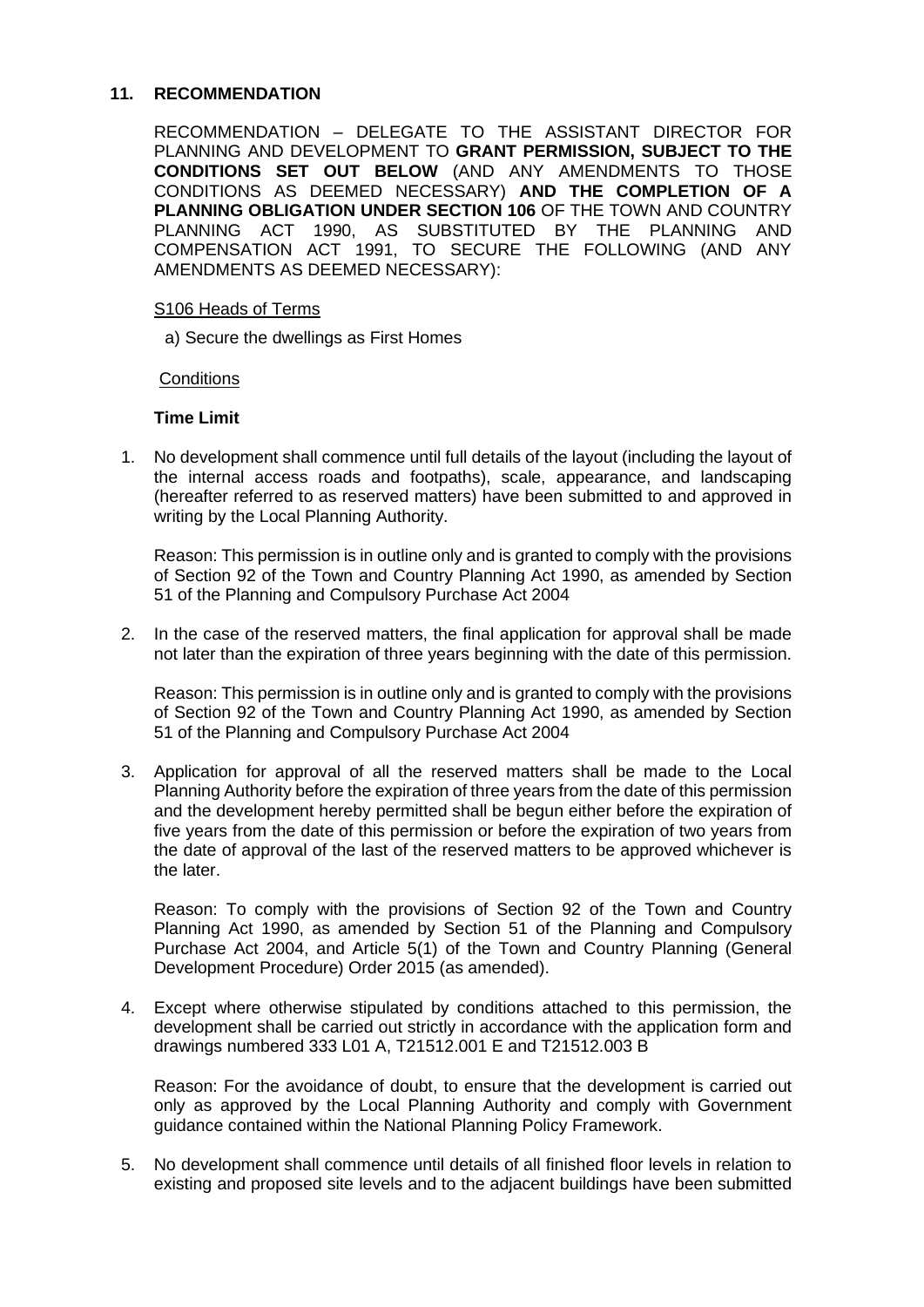to and approved in writing by the Local Planning Authority. The development hereby permitted shall be constructed strictly in accordance with the approved levels.

Reason: To secure an acceptable standard of development that safeguards the visual amenities of the area and the living conditions of existing and future occupiers and to ensure compliance with Policy ESD15 of the Cherwell Local Plan 2011-2031 Part 1 and government guidance within Section 12 of the National Planning Policy Framework. This information is required prior to commencement of the development as it is fundamental to the acceptability of the scheme.

6. Prior to the commencement of the development hereby permitted, a comprehensive intrusive investigation in order to characterise the type, nature and extent of contamination present, the risks to receptors and to inform the remediation strategy proposals shall be documented as a report undertaken by a competent person and in accordance with DEFRA and the Environment Agency's 'Model Procedures for the Management of Land Contamination, CLR 11' and submitted to and approved in writing by the Local Planning Authority. No development shall take place unless the Local Planning Authority has given its written approval that it is satisfied that the risk from contamination has been adequately characterised as required by this condition.

Reason: To ensure that any ground and water contamination is adequately addressed to ensure the safety of the development, the environment and to ensure the site is suitable for the proposed use, to comply with Saved Policy ENV12 of the Cherwell Local Plan 1996 and Section 15 of the National Planning Policy Framework. This information is required prior to commencement of the development as it is fundamental to the acceptability of the scheme.

7. If contamination is found by undertaking the work carried out under condition 6, prior to the commencement of the development hereby permitted, a scheme of remediation and/or monitoring to ensure the site is suitable for its proposed use shall be prepared by a competent person and in accordance with DEFRA and the Environment Agency's 'Model Procedures for the Management of Land Contamination, CLR 11' and submitted to and approved in writing by the Local Planning Authority. No development shall take place until the Local Planning Authority has given its written approval of the scheme of remediation and/or monitoring required by this condition.

Reason: To ensure that any ground and water contamination is adequately addressed to ensure the safety of the development, the environment and to ensure the site is suitable for the proposed use, to comply with Saved Policy ENV12 of the Cherwell Local Plan 1996 and Section 15 of the National Planning Policy Framework. This information is required prior to commencement of the development as it is fundamental to the acceptability of the scheme.

8. If remedial works have been identified in condition 7, the development shall not be occupied until the remedial works have been carried out in accordance with the scheme approved under condition 8. A verification report that demonstrates the effectiveness of the remediation carried out must be submitted to and approved in writing by the Local Planning Authority.

Reason: To ensure that any ground and water contamination is adequately addressed to ensure the safety of the development, the environment and to ensure the site is suitable for the proposed use, to comply with Saved Policy ENV12 of the Cherwell Local Plan 1996 and Section 15 of the National Planning Policy Framework.

9. As part of any application for reserved matters relating to layout, a detailed surface water drainage scheme for the site, based on sustainable drainage principles and an assessment of the hydrological and hydro-geological context of the development, has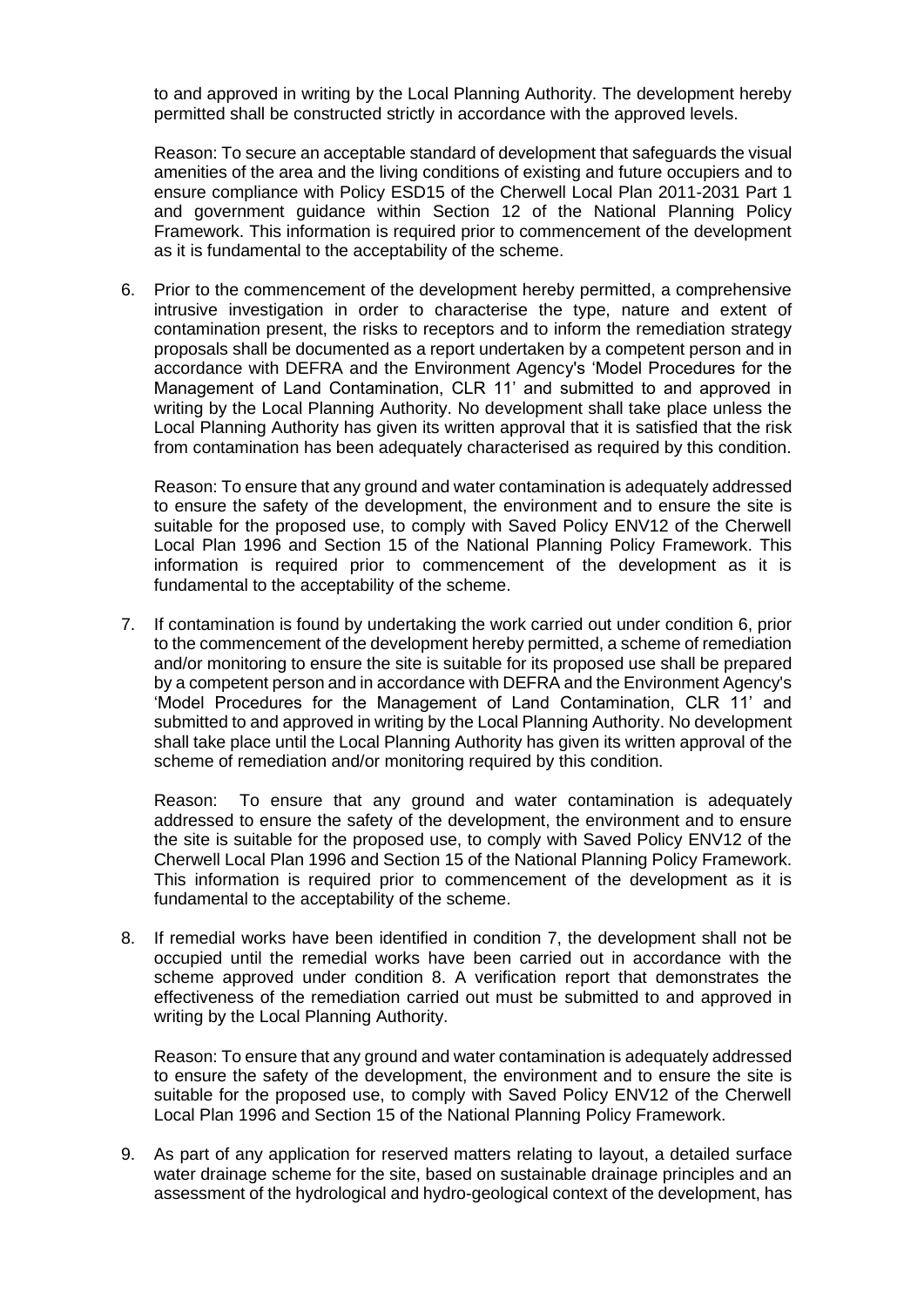been submitted to and approved in writing by the local planning authority. The scheme shall also include management and maintenance provisions. The scheme shall not be implemented other than in accordance with the approved details and shall be implemented before the development is completed. It shall thereafter be managed in accordance with the approved details.

Reason: To ensure that sufficient capacity is made available to accommodate the new development and in order to avoid adverse environmental impact upon the community and to ensure compliance with Policy ESD 6 and 7 of the Cherwell Local Plan 2011- 2031 Part 1 and Government guidance within the National Planning Policy Framework. This information is required prior to commencement of the development as it is fundamental to the acceptability of the scheme.

10. As part of any application for reserved matters relating to layout, full details of the foul drainage to serve the site shall be submitted and approved in writing by the local planning authority. The scheme shall include details of a connection to the mains foul drainage system unless adequate justification has been provided to demonstrate that this is not feasible or practical. If the development requires the use of an onsite treatment full details of this shall be provided including management and maintenance provisions and the requirement for any permit. The scheme shall not be implemented other than in accordance with the approved details and shall be implemented before the development is completed. It shall thereafter be managed in accordance with the approved details.

Reason: To ensure risk of pollution to the environment is reduced in accordance with Government guidance within the National Planning Policy Framework and Planning Practice Guidance.

11. a) No tree or hedgerow shall be cut down, uprooted, damaged or destroyed, nor shall any retained tree be pruned in any manner, be it branches, stems or roots, other than in accordance with the approved plans and particulars, without the prior written approval of the Local Planning Authority. All tree works shall be carried out in accordance with BS3998: Recommendations for Tree Works.

b) If any retained tree/hedgreow is cut down, uprooted, destroyed or dies, another tree shall be planted in the same place in the next planting season following the removal of that tree, full details of which shall be firstly submitted to and approved in writing by the Local Planning Authority.

In this condition a "retained tree/hedgerow" is an existing tree/hedgerow which shall be retained in accordance with the approved plans and particulars; and paragraphs (a) and (b) shall have effect until the expiration of five years from the date of the approval of the final reserved matters.

Reason - In the interests of the visual amenities of the area, to ensure the creation of a pleasant environment for the development and to comply with Policy ESD15 of the Cherwell Local Plan 2011-2031 Part 1, saved Policy C28 of the Cherwell Local Plan 1996 and Government guidance contained within the National Planning Policy Framework.

12. No development shall commence unless and until full specification details of the vehicular accesses, driveways and turning areas to serve the dwellings, which shall include construction, layout, surfacing and lighting have been submitted to and approved in writing by the Local planning Authority. The access, driveways and turning areas and lighting shall be constructed in accordance with the approved details prior to the first occupation of any of the dwellings and shall be retained as such thereafter.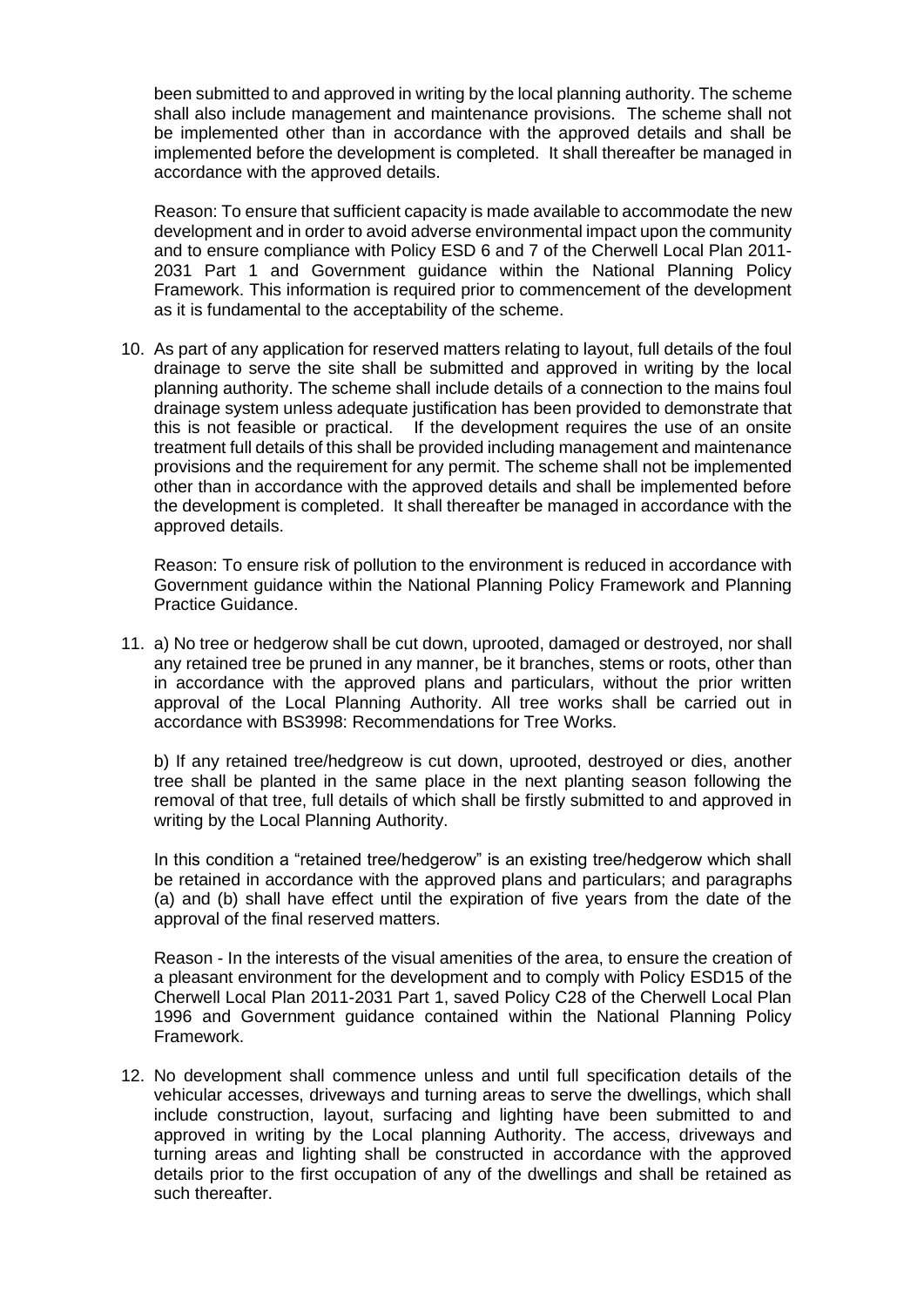Reason - In the interests of highway safety, to ensure a satisfactory standard of construction and layout for the development and to comply with Government guidance contained within the National Planning Policy Framework.

13. The development authorised by this permission shall not begin until the local planning authority has approved in writing a full scheme of works for:

(i) The access from Foxden Way site and visibility splays

(ii) Localised widening of Foxden Way

(iii) New footpath provision to the west of Foxden Way linking the site to the allotments (iv) New footpath connection linking the site to the South View (including details of future management and maintenance and public access of this)

(v) The relocation of 30mph speed limit and ancillary works to facilitate speed limit change

The development shall not be occupied unless and until those works have been completed in accordance with the local planning authority's approval. They shall thereafter by retained and available for public use unless otherwise agreed in writing by the local planning authority.

Reason – To ensure the development provides safe and suitable access and to maximise opportunities for sustainable transport in accordance with Government guidance contained within the National Planning Policy Framework

14. No development shall commence unless and until a Construction Traffic Management Plan (CTMP) has been submitted to and approved in writing by the Local Planning Authority. Thereafter, the approved Construction Traffic Management Plan shall be implemented and operated in accordance with the approved details.

Reason - In the interests of highway safety and the residential amenities of neighbouring occupiers.

15. No development shall commence above slab level unless and until a scheme for electric vehicle infrastructure to serve each dwelling has been submitted and approved in writing by the Local Planning Authority. The approved electrical vehicle charging infrastructure shall be provide in accordance with the approved details prior to the first occupation of the dwelling it serves.

Reason –To maximise opportunities for sustainable transport in accordance with Government guidance contained within the National Planning Policy Framework

- 16. No development shall commence (including demolition, ground works, vegetation clearance) until a Construction Environmental Management Plan (CEMP: Biodiversity) has been submitted to and approved in writing by the Local Planning Authority. The CEMP: Biodiversity shall include:
	- Risk assessment of potentially damaging construction activities;
	- Identification of 'Biodiversity Protection Zones';

- Practical measures (both physical measures and sensitive working practices) to avoid or reduce impacts during construction (may be provided as a set of method statements);

- The location and timing of sensitive works to avoid harm to biodiversity features;

- The times during construction when specialist ecologists need to be present on site to oversee works;

- The role and responsibilities on site of an ecological clerk of works (ECoW) or similarly competent person;

- Use of protective fences, exclusion barriers and warning signs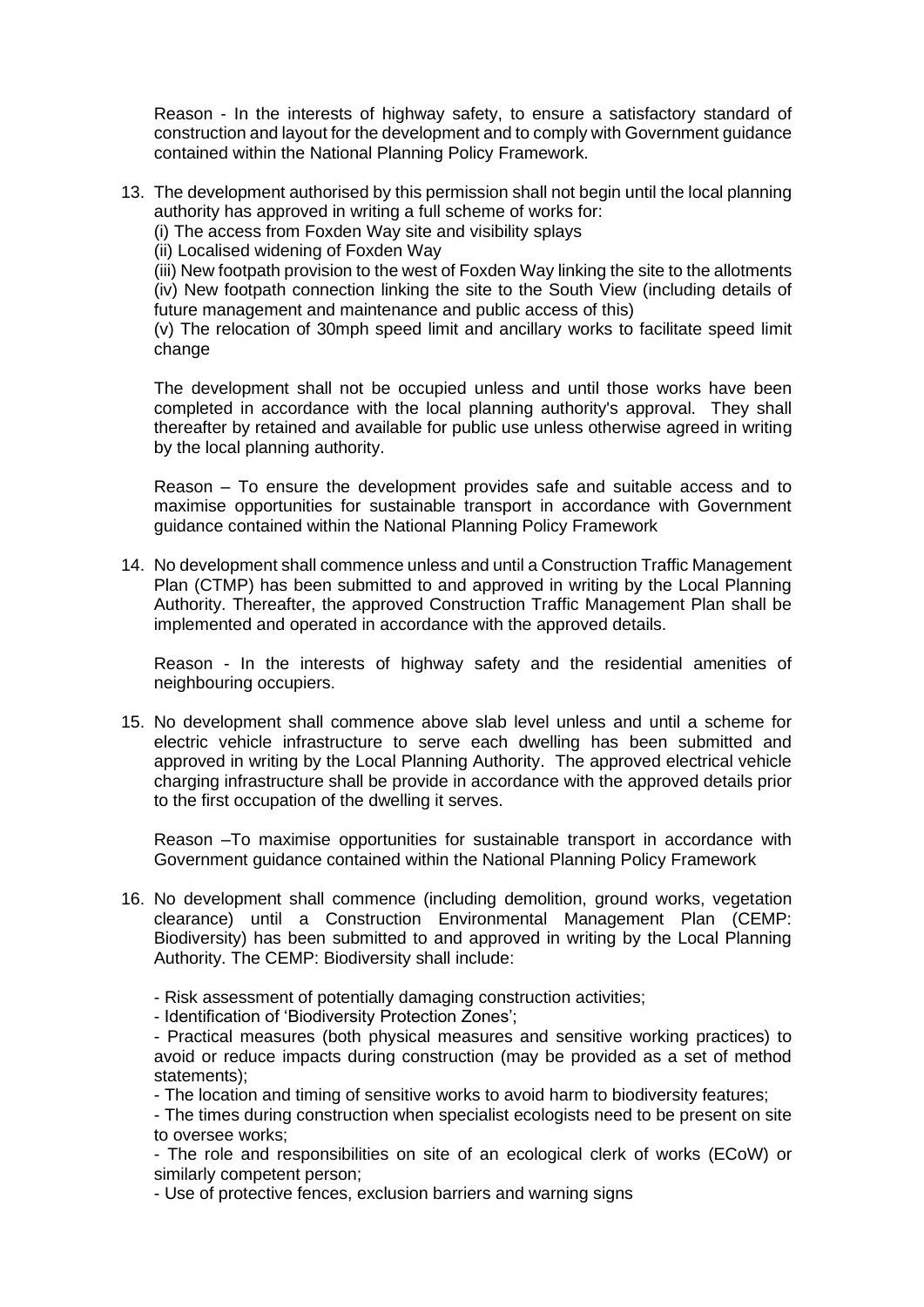The approved CEMP: Biodiversity shall be adhered to and implemented throughout the construction period strictly in accordance with the approved details, unless otherwise agreed in writing by the Local Planning Authority.

Reason -To protect habitats of importance to biodiversity conservation from any loss or damage in accordance with Policy ESD10 of the Cherwell Local Plan 2011-2031 Part 1 and Government guidance contained within the National Planning Policy Framework.

17. No development shall commence including any demolition, and any works of site clearance, unless and until a method statement and scheme for enhancing biodiversity on site such that an overall net gain for biodiversity is achieved, to include details of enhancement features and habitats both within green spaces and integrated within the built environment, has been submitted to and approved in writing by the Local Planning Authority, which shall accompany any reserved matters application for layout and landscaping. This shall also include a timetable for provision. Thereafter, the biodiversity enhancement measures shall be carried out in accordance with the approved details and shall be retained and managed as such thereafter in accordance with the approved details.

Reason: To ensure the development provides a net gain in biodiversity in accordance with Policy ESD10 of the Cherwell Local Plan 2011-2031 Part 1 and Government guidance contained within the National Planning Policy Framework.

NOTE: It is advised that this condition include a Biodiversity Impact Assessment metric to show how a clear net gain for biodiversity will be achieved and may include use of the land to the south of the site within the blue line.

. 18. Prior to the installation of any external lighting, a full lighting strategy to include illustration of proposed light spill and which adheres to best practice guidance in relation to ecological impact, shall be submitted to and approved in writing by the Local Planning Authority. Thereafter, the development shall be carried out in accordance with the approved document.

Reason -To protect habitats of importance to biodiversity conservation from any loss or damage in accordance with Policy ESD10 of the Cherwell Local Plan 2011-2031 Part 1 and Government guidance contained within the National Planning Policy Framework.

19. No dwelling shall be occupied until it has been constructed to ensure that it achieves a water efficiency limit of 110 litres person/day and shall continue to accord with such a limit thereafter.

Reason - In the interests of sustainability in accordance with the requirements of Policy ESD3 of the Cherwell Local Plan 2011-2031 Part 1 and Government guidance contained within the National Planning Policy Framework.

20. As part of any application for reserved matters including layout, full details of the general greenspace serving the development and its future arrangements for management and maintenance shall be submitted and approved in writing. The open space shall be provided in accordance with the approved details in accordance with a timetable outlined in the approved details and shall thereafter be managed and maintained in accordance with the approved details.

Reason: To ensure adequate provision is made for general green space in the development in accordance with Policy BSC10 and BSC11 of the Cherwell Local Plan